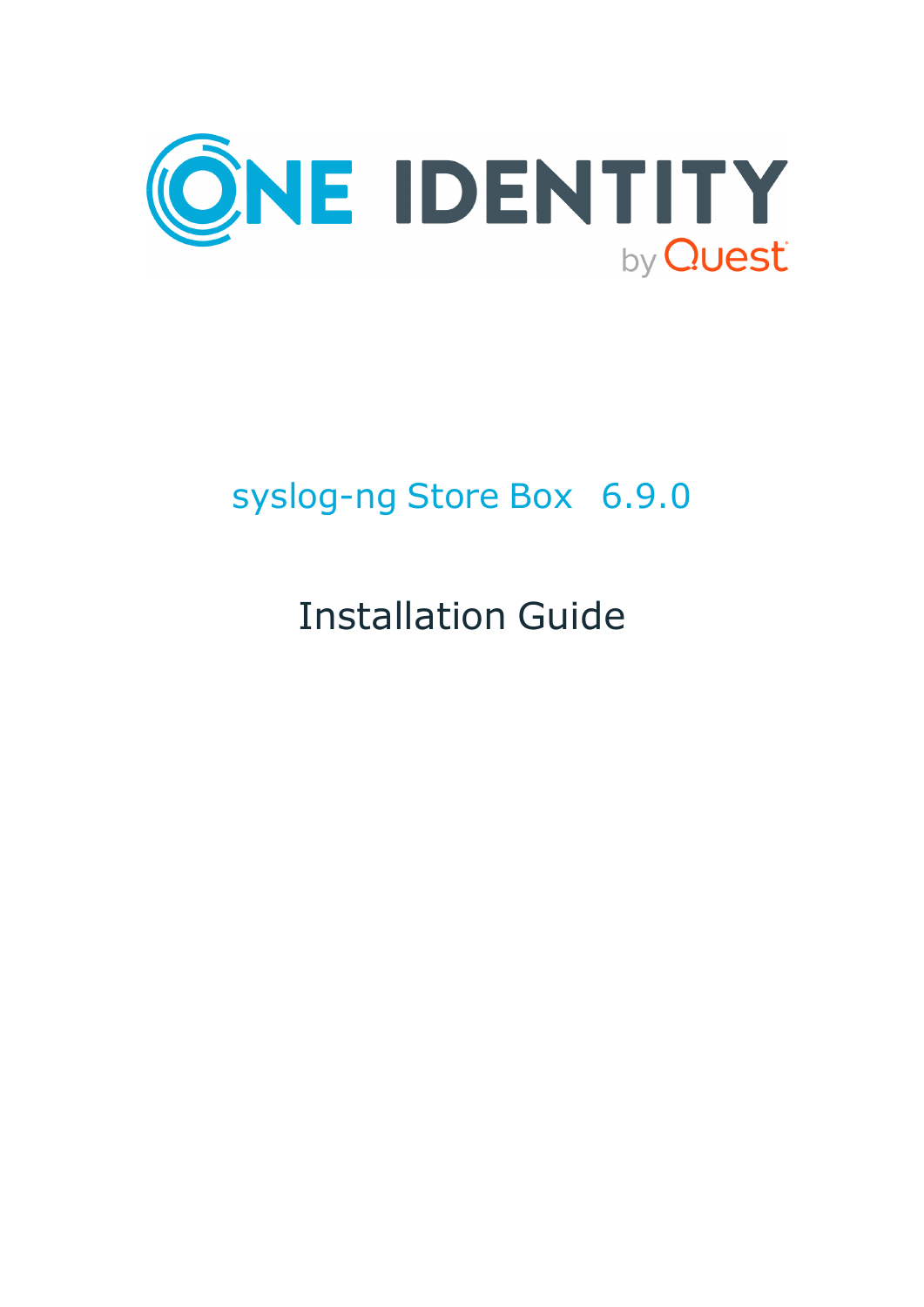#### **Copyright 2021 One Identity LLC.**

#### **ALL RIGHTS RESERVED.**

This guide contains proprietary information protected by copyright. The software described in this guide is furnished under a software license or nondisclosure agreement. This software may be used or copied only in accordance with the terms of the applicable agreement. No part of this guide may be reproduced or transmitted in any form or by any means, electronic or mechanical, including photocopying and recording for any purpose other than the purchaser's personal use without the written permission of One Identity LLC .

The information in this document is provided in connection with One Identity products. No license, express or implied, by estoppel or otherwise, to any intellectual property right is granted by this document or in connection with the sale of One Identity LLC products. EXCEPT AS SET FORTH IN THE TERMS AND CONDITIONS AS SPECIFIED IN THE LICENSE AGREEMENT FOR THIS PRODUCT, ONE IDENTITY ASSUMES NO LIABILITY WHATSOEVER AND DISCLAIMS ANY EXPRESS, IMPLIED OR STATUTORY WARRANTY RELATING TO ITS PRODUCTS INCLUDING, BUT NOT LIMITED TO, THE IMPLIED WARRANTY OF MERCHANTABILITY, FITNESS FOR A PARTICULAR PURPOSE, OR NON-INFRINGEMENT. IN NO EVENT SHALL ONE IDENTITY BE LIABLE FOR ANY DIRECT, INDIRECT, CONSEQUENTIAL, PUNITIVE, SPECIAL OR INCIDENTAL DAMAGES (INCLUDING, WITHOUT LIMITATION, DAMAGES FOR LOSS OF PROFITS, BUSINESS INTERRUPTION OR LOSS OF INFORMATION) ARISING OUT OF THE USE OR INABILITY TO USE THIS DOCUMENT, EVEN IF ONE IDENTITY HAS BEEN ADVISED OF THE POSSIBILITY OF SUCH DAMAGES. One Identity makes no representations or warranties with respect to the accuracy or completeness of the contents of this document and reserves the right to make changes to specifications and product descriptions at any time without notice. One Identity does not make any commitment to update the information contained in this document.

If you have any questions regarding your potential use of this material, contact:

One Identity LLC. Attn: LEGAL Dept 4 Polaris Way Aliso Viejo, CA 92656

Refer to our Web site [\(http://www.OneIdentity.com](http://www.oneidentity.com/)) for regional and international office information.

#### **Patents**

One Identity is proud of our advanced technology. Patents and pending patents may apply to this product. For the most current information about applicable patents for this product, please visit our website at [http://www.OneIdentity.com/legal/patents.aspx.](http://www.oneidentity.com/legal/patents.aspx)

#### **Trademarks**

One Identity and the One Identity logo are trademarks and registered trademarks of One Identity LLC. in the U.S.A. and other countries. For a complete list of One Identity trademarks, please visit our website at [www.OneIdentity.com/legal](http://www.oneidentity.com/legal). All other trademarks are the property of their respective owners.

#### **Legend**

**WARNING: A WARNING icon highlights a potential risk of bodily injury or property** œ **damage, for which industry-standard safety precautions are advised. This icon is often associated with electrical hazards related to hardware.**

**CAUTION: A CAUTION icon indicates potential damage to hardware or loss of data if instructions are not followed.**

 SSB Installation Guide Updated - 15 November 2021, 12:28 Version - 6.9.0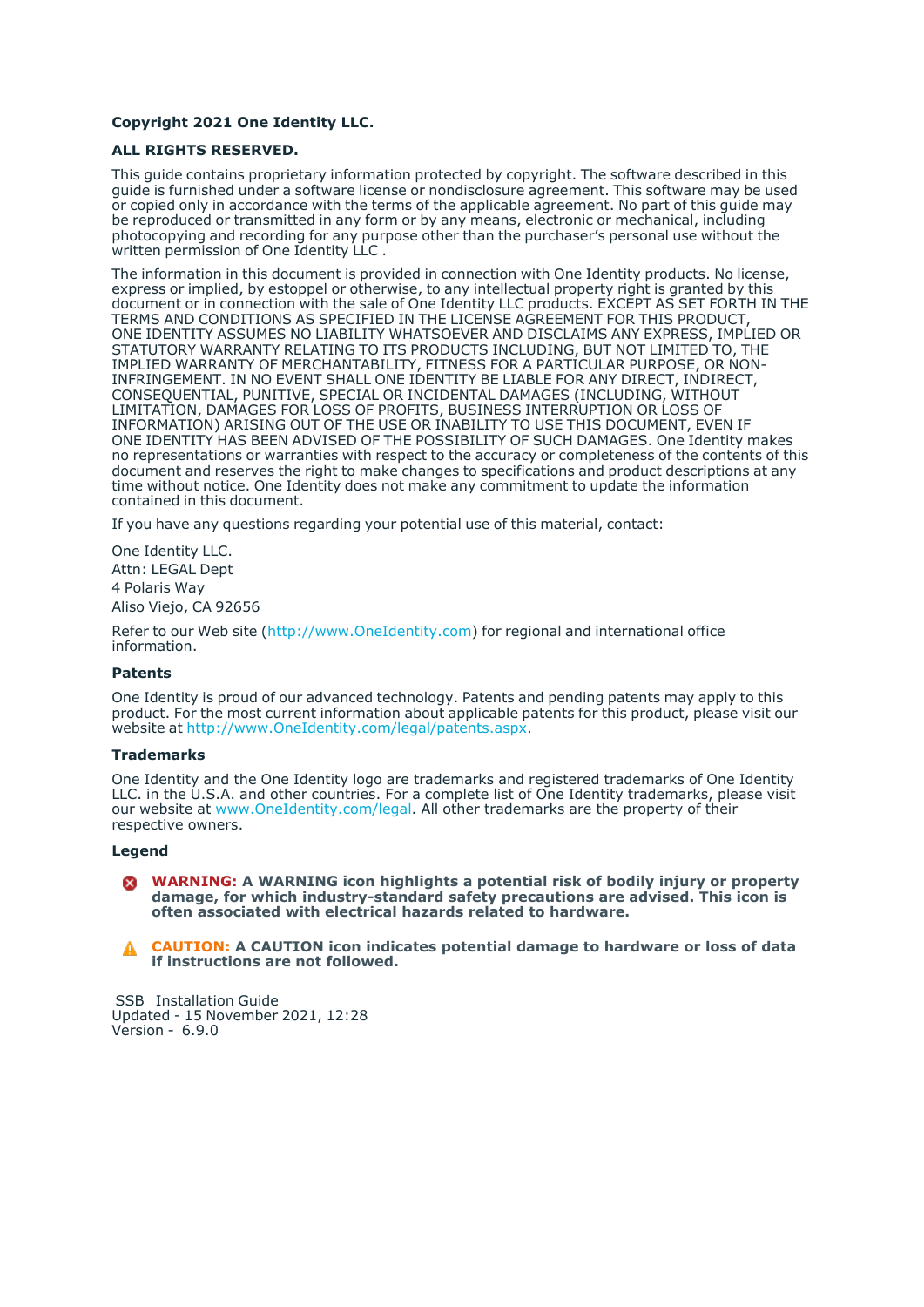## **Contents**

| Increasing the virtual disk size of SSB version 4.9 or later under a virtual machine 28 |  |
|-----------------------------------------------------------------------------------------|--|
|                                                                                         |  |
|                                                                                         |  |
|                                                                                         |  |

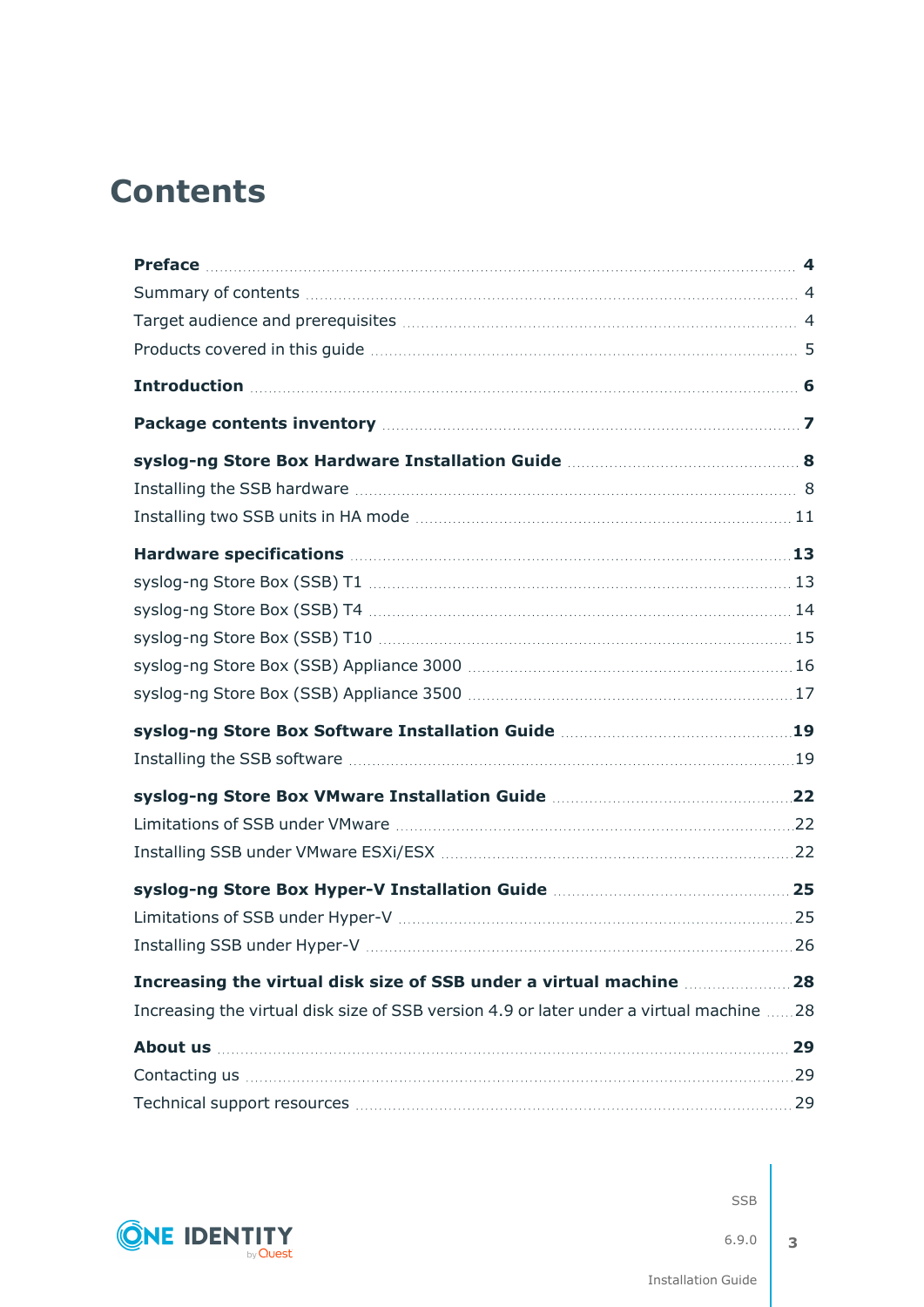## **Preface**

**1**

<span id="page-3-0"></span>Welcome to the syslog-ng Store Box 6.9.0 Installation Guide.

This document describes how to set up the syslog-ng Store Box (SSB) hardware and install SSB on certified hardware or as a VMware virtual appliance.

NOTE: When setting up a virtual environment, carefully consider the configuration aspects such as CPU, memory availability, I/O subsystem, and network infrastructure to ensure the virtual layer has the necessary resources available. Please consult [One](https://support.oneidentity.com/essentials/support-guide#tab3) [Identity's](https://support.oneidentity.com/essentials/support-guide#tab3) Product Support Policies for more information on environment virtualization.

### <span id="page-3-1"></span>**Summary of contents**

**CONE IDENTITY** 

[Introduction](#page-5-0) on page 6 provides background information and describes the main purpose of the syslog-ng Store Box Installation Guide.

Package contents [inventory](#page-6-0) on page 7 lists the contents of the package you receive with the syslog-ng Store Box (SSB).

syslog-ng Store Box Hardware [Installation](#page-7-0) Guide on page 8 describes how to set up the SSB hardware.

Hardware [specifications](#page-12-0) on page 13 describes the hardware specifications of the SSB appliance.

syslog-ng Store Box Software [Installation](#page-18-0) Guide on page 19 describes how to install SSB on certified hardware.

syslog-ng Store Box VMware [Installation](#page-21-0) Guide on page 22 describes how to install SSB as a VMware virtual appliance.

### <span id="page-3-2"></span>**Target audience and prerequisites**

This guide is intended for system administrators, network administrators, and system integrators responsible for server administration processes within an organization.

The following skills and knowledge are necessary for a successful SSB administrator:

SSB

6.9.0

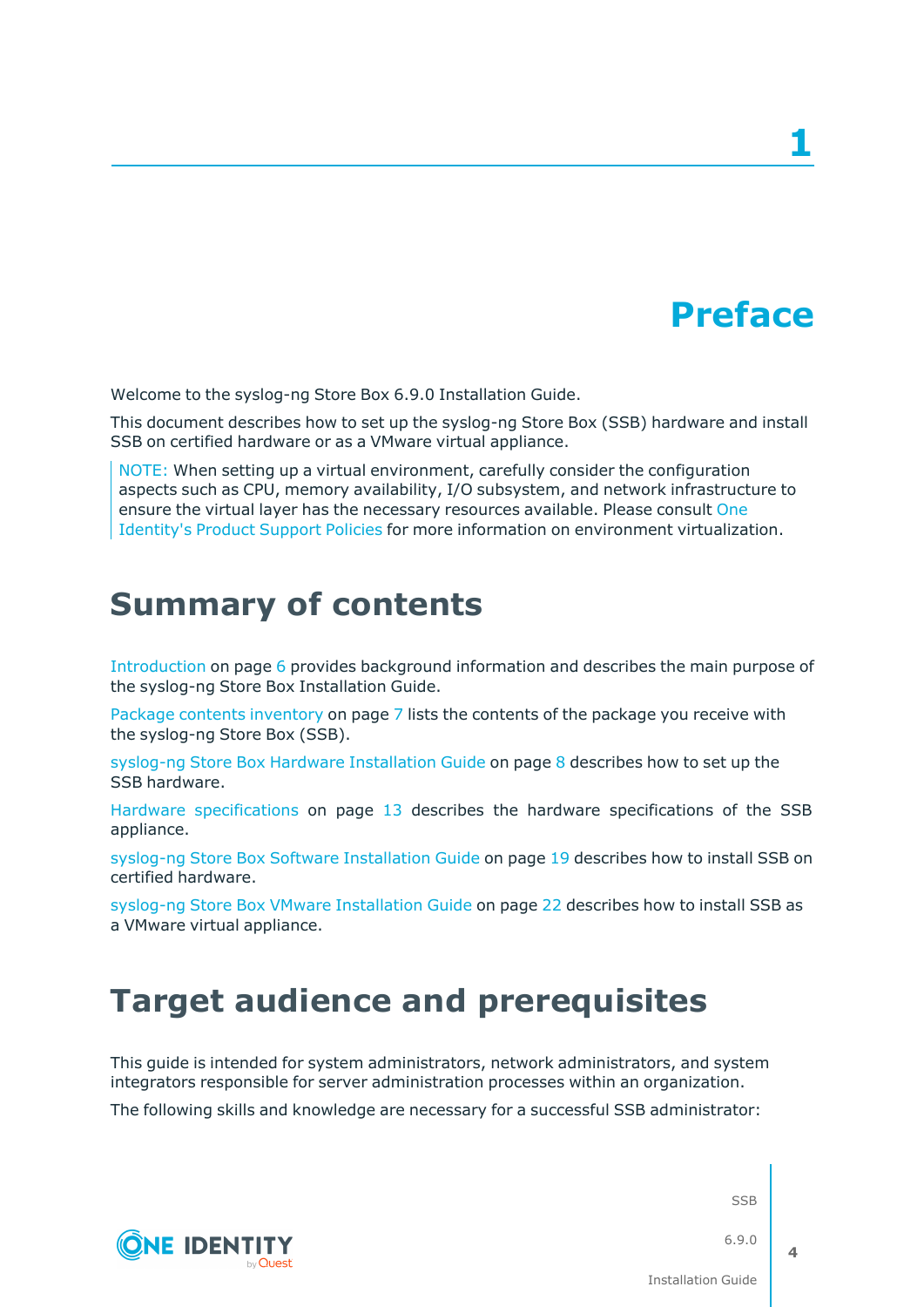- At least basic system administration knowledge.
- An understanding of networks, TCP/IP protocols, and general network terminology.
- An understanding of system logging and the protocols used in remote system logging.
- Familiarity with the concepts of the syslog-ng and the syslog-ng Agent for Windows applications.
- Working knowledge of the UNIX or Linux operating system is not mandatory but highly useful.

### <span id="page-4-0"></span>**Products covered in this guide**

This guide describes how to set up and install the syslog-ng Store Box version 6.9.0.

NOTE: Users of the syslog-ng Store Box are entitled to use the syslog-ng Premium Edition application as a log collector agent for SSB. This guide does not cover the installation and configuration of syslog-ng Premium Edition, for details, see the [syslog-ng](https://support.oneidentity.com/syslog-ng-store-box/technical-documents) Store Box [Documentation](https://support.oneidentity.com/syslog-ng-store-box/technical-documents) page.

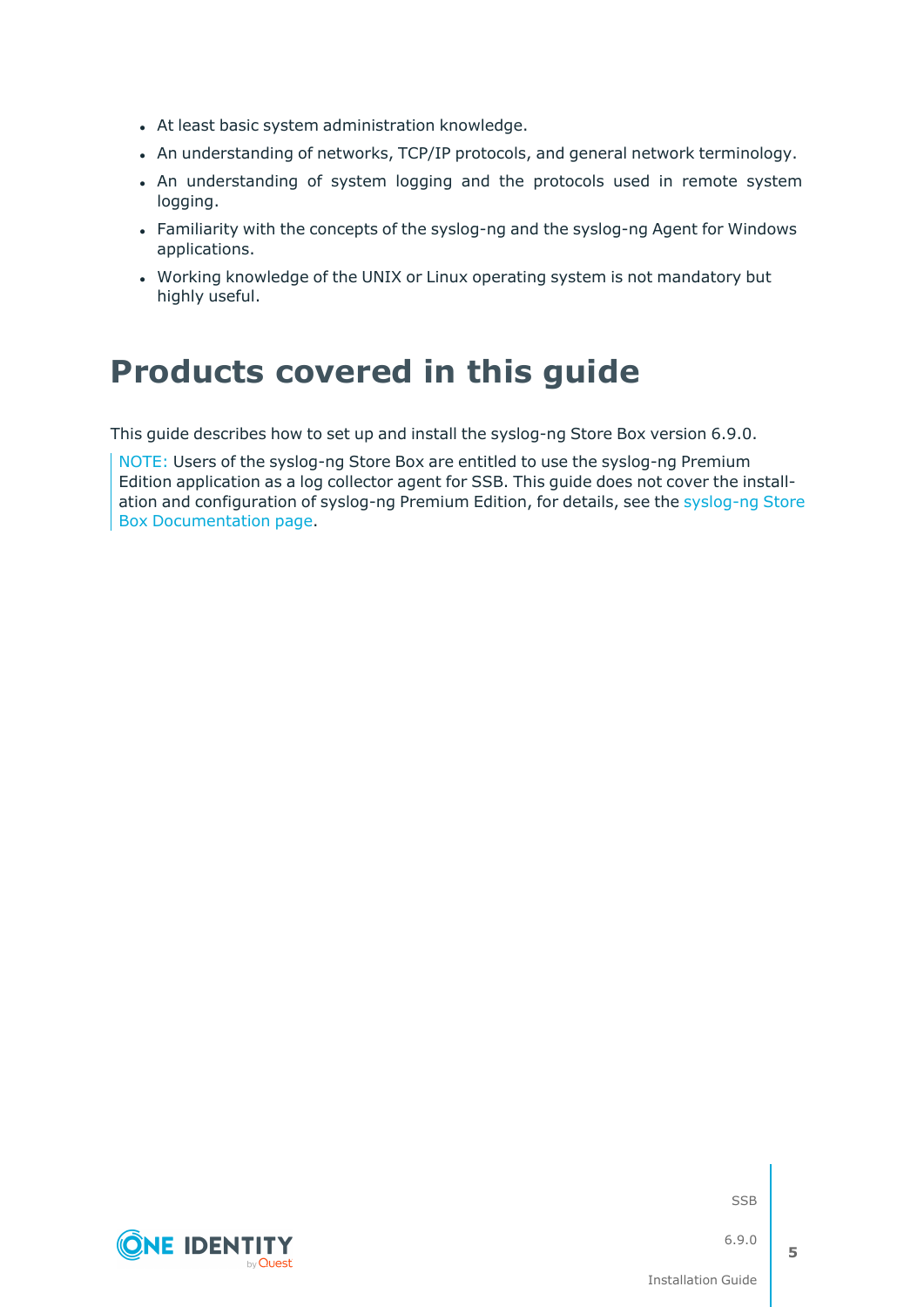## **Introduction**

<span id="page-5-0"></span>The aim of this guide is to provide detailed, step-by-step instructions on how to set up and install syslog-ng Store Box on unpacking it and any subsequent occasions that might require the re-installation of the product.

Note that the contents of this document were previously included in the syslog-ng Store Box Administrator Guide. This standalone guide was created to:

- <sup>l</sup> Improve how information is organized in the syslog-ng Store Box documentation set.
- Make it easier for users to find information relevant to their roles, context, and how they use the product.

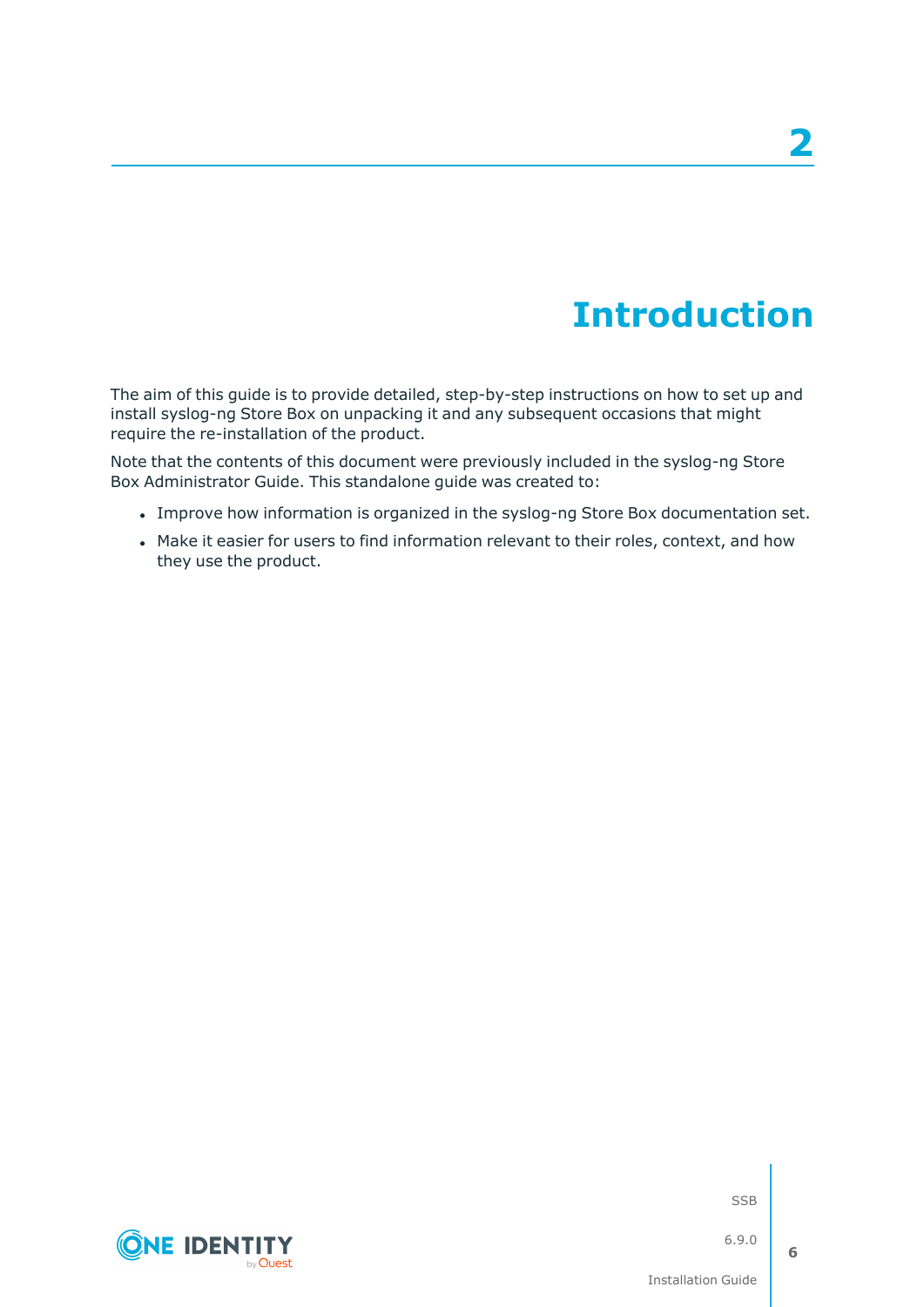## **Package contents inventory**

<span id="page-6-0"></span>Carefully unpack all server components from the packing cartons. The following items should be packaged with the syslog-ng Store Box:

- A syslog-ng Store Box appliance, pre-installed with the latest syslog-ng Store Box firmware.
- syslog-ng Store Box accessory kit, including the following:
	- syslog-ng Store Box 6.9.0 Packaging Checklist (this document).
	- GPL v2.0 license.
- Rack mount hardware.
- Power cable.

The default BIOS and IPMI passwords are in the documentation.

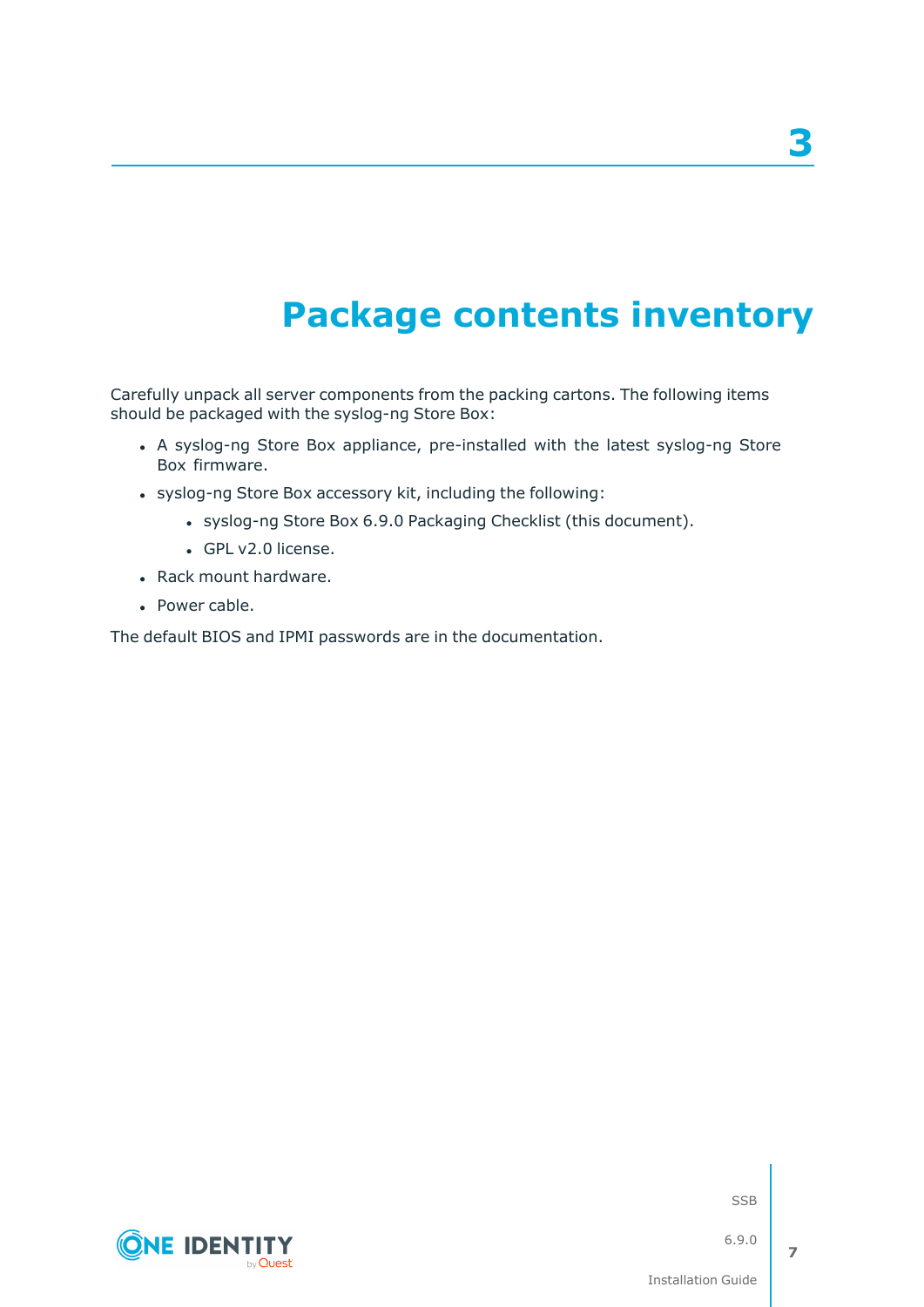## <span id="page-7-0"></span>**syslog-ng Store Box Hardware Installation Guide**

This section describes how to set up the syslog-ng Store Box (SSB) hardware. Refer to the following documents for step-by-step instructions:

- <sup>l</sup> *syslog-ng Store Box Appliance 3000*: see the *SC113 Chassis Series User's Manual, Chapter 6: Rack Installation*, available online at [https://www.supermicro.com/manuals/chassis/1U/SC113.pdf.](https://www.supermicro.com/manuals/chassis/1U/SC113.pdf)
- <sup>l</sup> *syslog-ng Store Box Appliance 3500*: see the *SuperServer 1029U-T Series User's Manual, Chapter 2: Server Installation*, available online at <https://www.supermicro.com/manuals/superserver/1U/MNL-1973.pdf>.

The manuals are also available online at the syslog-ng Store Box [Documentation](https://support.oneidentity.com/syslog-ng-store-box/technical-documents) page. Note that SSB hardware is built to custom specifications: CPU, memory, network card, and storage options differ from the stock chassis. You can find the hardware specifications in Hardware [specifications.](#page-12-0)

- For details on how to install a single SSB unit, see Installing the SSB [hardware.](#page-7-1)
- For details on how to install two SSB units in high availability mode, see [Installing](#page-10-0) two SSB units in HA [mode.](#page-10-0)

### <span id="page-7-1"></span>**Installing the SSB hardware**

The following section describes how to install a single syslog-ng Store Box (SSB) unit.

#### *To install a single SSB unit*

- 1. Unpack SSB.
- 2. *Optional step*: Install SSB into a rack with the slide rails. Slide rails are available for all SSB appliances.
- 3. Connect the cables.



SSB

6.9.0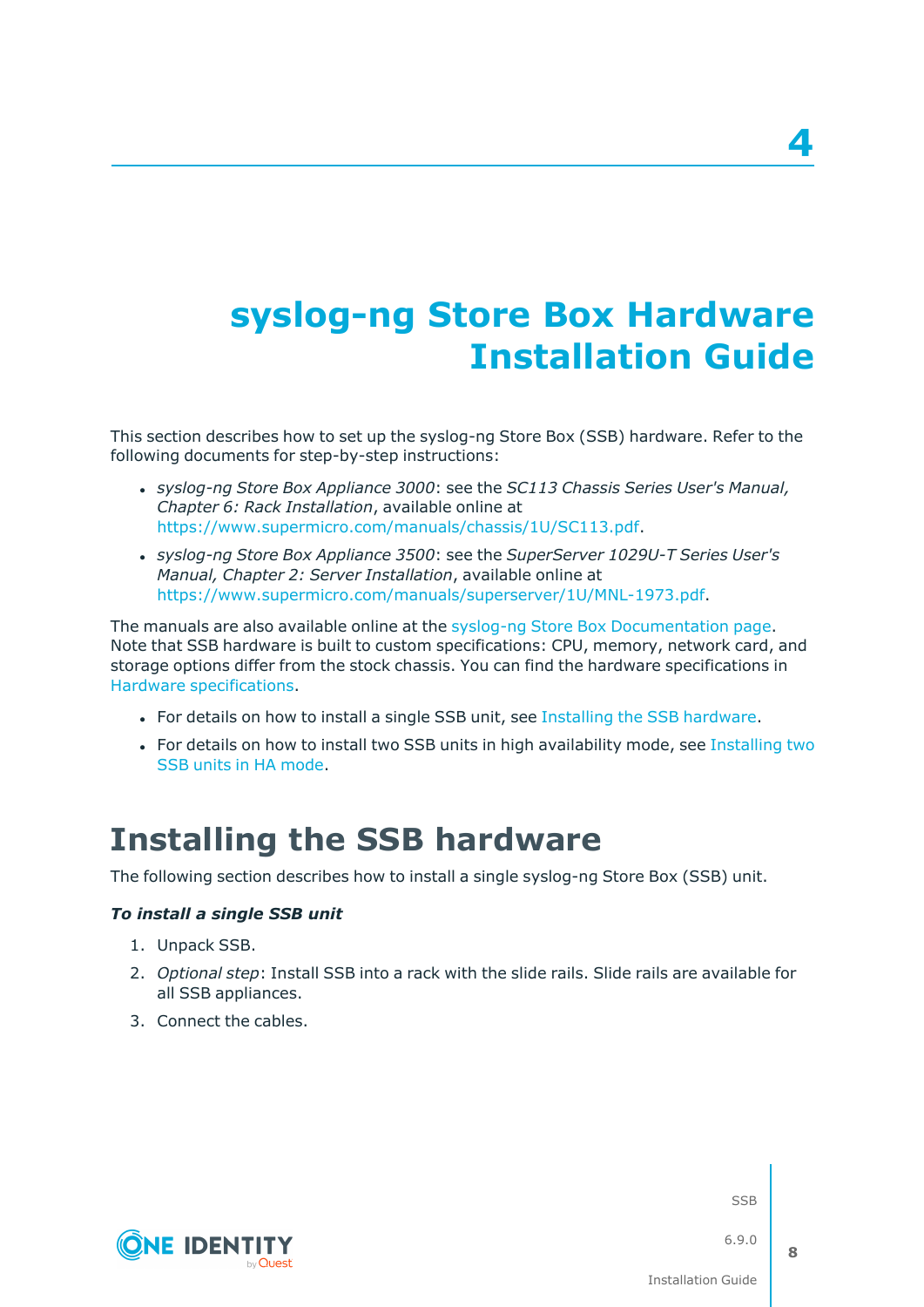#### a. **For general networks:**

Connect the Ethernet cable facing your LAN to the Ethernet connector labeled 1. This is the external interface of SSB. This interface is used for the initial configuration of SSB, and for communication between SSB and the clients. (For details on the roles of the different interfaces, see "Network [interfaces"](https://support.oneidentity.com/technical-documents/syslog-ng-store-box/6.9.0/administration-guide/the-concepts-of-ssb/network-interfaces/) in the [Administration](https://support.oneidentity.com/technical-documents/syslog-ng-store-box/6.9.0/administration-guide/the-concepts-of-ssb/network-interfaces/) Guide.)

#### **For 10Gbit-only networks:**

Connect the cable facing your LAN to the SFP+ connector labeled 5. This is the external interface of SSB. This interface is used for the initial configuration of SSB, and for communication between SSB and the clients. (For details on the roles of the different interfaces, see "Network [interfaces"](https://support.oneidentity.com/technical-documents/syslog-ng-store-box/6.9.0/administration-guide/the-concepts-of-ssb/network-interfaces/) in the [Administration](https://support.oneidentity.com/technical-documents/syslog-ng-store-box/6.9.0/administration-guide/the-concepts-of-ssb/network-interfaces/) Guide.)

NOTE: Only Intel-based SFP+ transceivers are compatible with the Intel 82599EB host chipset found in SSB.

The following Intel-based optical and Direct Attached Copper (DAC) SFP+ transceivers have been tested successfully with SSB, but in the future, their compatibility with SSB is not guaranteed:

- AOC-E10GSFPSR (optical)
- $\cdot$  SFP-10GE-SR (DAC)
- FTLX8571D3BCVIT1 (DAC)

For a list of Intel-based connectors that may be compatible with the Intel 82599EB host chipset found in SSB, see the 82599-BASED ADAPTERS section on the Linux\* Base Driver for the Intel(R) Ethernet 10 Gigabit PCI Express Adapters page at 82599-BASED [ADAPTERS/Linux\\*](https://www.kernel.org/doc/html/v4.20/networking/ixgbe.html) Base Driver for the Intel(R) Ethernet 10 Gigabit PCI Express [Adapters.](https://www.kernel.org/doc/html/v4.20/networking/ixgbe.html)

#### **A** CAUTION:

**Do not leave any unused SFP/SFP+ transceiver in the 10Gbit interface. It may cause network outage.**

b. Connect an Ethernet cable that you can use to remotely support the SSB hardware to the IPMI interface of SSB. For details, see the following documents:

For syslog-ng Store Box (SSB) Appliance 3000 and 3500, see the [Latest](https://support.oneidentity.com/kb/312276/) IPMI firmware for Syslog-ng Store Box [3000/3500](https://support.oneidentity.com/kb/312276/) and One Identity Safeguard for Privileged Sessions [3000/3500](https://support.oneidentity.com/kb/312276/) appliances.

For syslog-ng Store Box (SSB) T1 and syslog-ng Store Box (SSB) T4, see the IPMI [User's](https://www.supermicro.com/manuals/other/IPMI_Users_Guide.pdf) Guide.

#### **A** CAUTION:

**Connect the IPMI before plugging in the power cord. Failing to do so will result in IPMI failure.**





**CONE IDENTITY**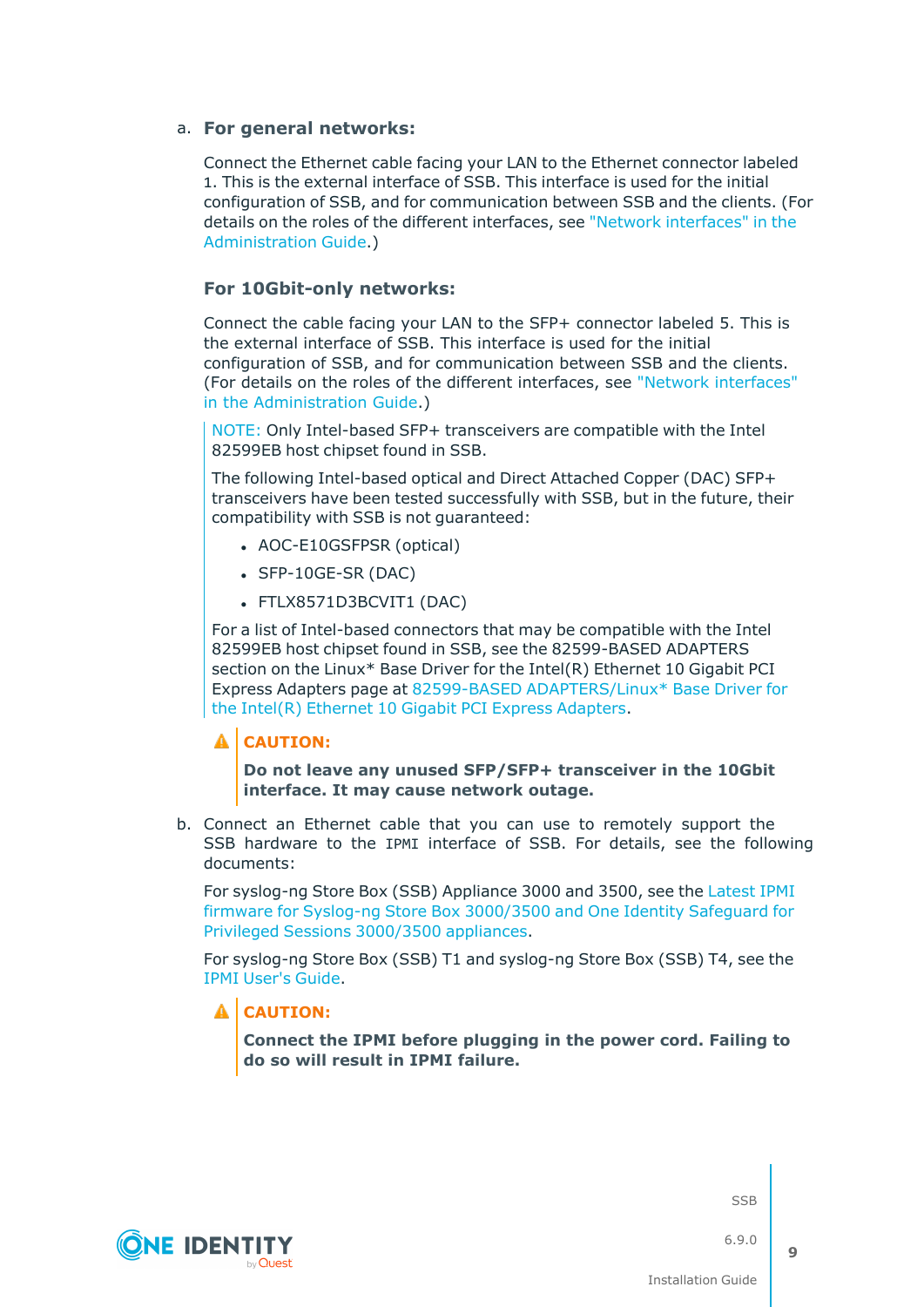### **CAUTION: SECURITY HAZARD!**

**The IPMI interface, like all out-of-band management interfaces, has known vulnerabilities that One Identity cannot fix or have an effect on. To avoid security hazards, One Identity recommends that you only connect the IPMI interface to wellprotected, separated management networks with restricted accessibility. Failing to do so may result in an unauthorized access to all data stored on the SSB appliance. Data on the appliance can be unencrypted or encrypted, and can include sensitive information, for example, passwords, decryption keys, private keys, and so on.**

**For more information, see Best Practices for [managing](https://www.supermicro.com/products/nfo/files/IPMI/Best_Practices_BMC_Security.pdf) servers with IPMI features enabled in [Datacenters](https://www.supermicro.com/products/nfo/files/IPMI/Best_Practices_BMC_Security.pdf).**

NOTE: The administrator of SSB must be authorized and able to access the IPMI interface for support and troubleshooting purposes in case vendor support is needed.

The following ports are used by the IPMI interface:

- Port 623 (UDP): IPMI (cannot be changed)
- Port  $5123$  (UDP): floppy (cannot be changed)
- $\bullet$  Port 5901 (TCP): video display (configurable)
- Port 5900 (TCP): HID (configurable)
- Port 5120 (TCP): CD (configurable)
- Port 80 (TCP): HTTP (configurable)
- c. *Optional step*: Connect the Ethernet cable to be used for managing SSB after its initial configuration to the Ethernet connector labeled 2. This is the management interface of SSB. (For details on the roles of the different interfaces, see "Network interfaces" in the [Administration](https://support.oneidentity.com/technical-documents/syslog-ng-store-box/6.9.0/administration-guide/the-concepts-of-ssb/network-interfaces/) Guide.)
- d. *Optional step*: Connect the Ethernet cable connecting SSB to another SSB node to the Ethernet connector labeled 4. This is the high availability (HA) interface of SSB. (For details on the roles of the different interfaces, see ["Network](https://support.oneidentity.com/technical-documents/syslog-ng-store-box/6.9.0/administration-guide/the-concepts-of-ssb/network-interfaces/) interfaces" in the [Administration](https://support.oneidentity.com/technical-documents/syslog-ng-store-box/6.9.0/administration-guide/the-concepts-of-ssb/network-interfaces/) Guide.)
- 4. Power on the hardware.
- 5. Change the BIOS password on the syslog-ng Store Box. The default password is ADMIN or changeme, depending on your hardware.
- 6. Change the IPMI password on the syslog-ng Store Box. The default password is ADMIN or changeme, depending on your hardware.

NOTE:Ensure that you have the latest version of IPMI firmware installed. You can download the relevant firmware from the One Identity Knowledge Base:



**SSB** 

6.9.0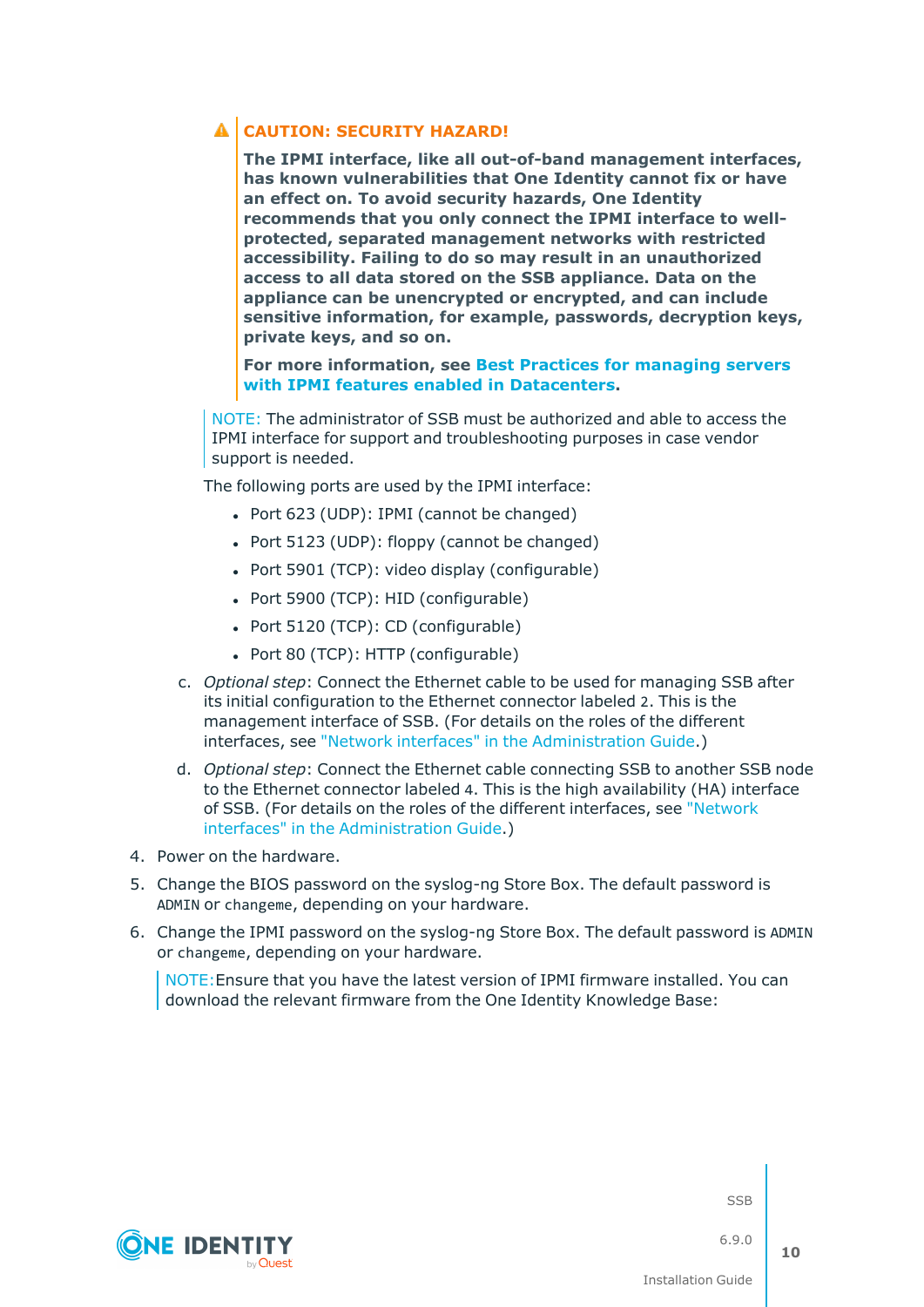- IPMI firmware for [syslog-ng](https://support.oneidentity.com//kb/259247) Store Box Appliance 3000
- IPMI firmware for [syslog-ng](https://support.oneidentity.com//kb/259251) Store Box Appliance 3500

To change the IPMI password, connect to the IPMI remote console.

NOTE: If you encounter issues when connecting to the IPMI remote console, add the DNS name or the IP address of the IPMI interface to the exception list (whitelist) of the Java console. For details on how to do this, see the Java FAQ entry titled How can I configure the [Exception](https://www.java.com/en/download/faq/exception_sitelist.xml) Site List?.

7. Following boot, SSB attempts to receive an IP address automatically via DHCP. If it fails to obtain an automatic IP address, it starts listening for HTTPS connections on the 192.168.1.1 IP address.

To configure SSB to listen for connections on a custom IP address, complete the following steps:

- a. Access SSB from the local console, and log in with username root and password default.
- b. In the Console Menu, select **Shells > Core shell**.
- c. Change the IP address of SSB:

ip addr add <IP-address>/24 dev eth0

Replace <IP-address> with an IPv4 address suitable for your environment.

d. Set the default gateway using the following command:

ip route add default via <IP-of-default-gateway>

Replace <IP-of-default-gateway> with the IP address of the default gateway.

- e. Type exit, then select **Logout** from the Console Menu.
- 8. Connect to the SSB web interface from a client machine and complete the Welcome Wizard as described in "The [Welcome](https://support.oneidentity.com/technical-documents/syslog-ng-store-box/6.9.0/administration-guide/) Wizard and the first login" in the [Administration](https://support.oneidentity.com/technical-documents/syslog-ng-store-box/6.9.0/administration-guide/) Guide.

NOTE: The syslog-ng Store Box Administrator Guide is available on the [syslog-ng](https://support.oneidentity.com/syslog-ng-store-box/technical-documents) Store Box [Documentation](https://support.oneidentity.com/syslog-ng-store-box/technical-documents) page.

### <span id="page-10-0"></span>**Installing two SSB units in HA mode**

The following describes how to install SSB with high availability support.

#### *To install SSB with high availability support*

- 1. For the first SSB unit, complete Installing the SSB [hardware](#page-7-1) on page 8.
- 2. For the second SSB unit, complete Steps 1-3 of Installing the SSB [hardware](#page-7-1) on [page](#page-7-1) 8.



**SSB** 

6.9.0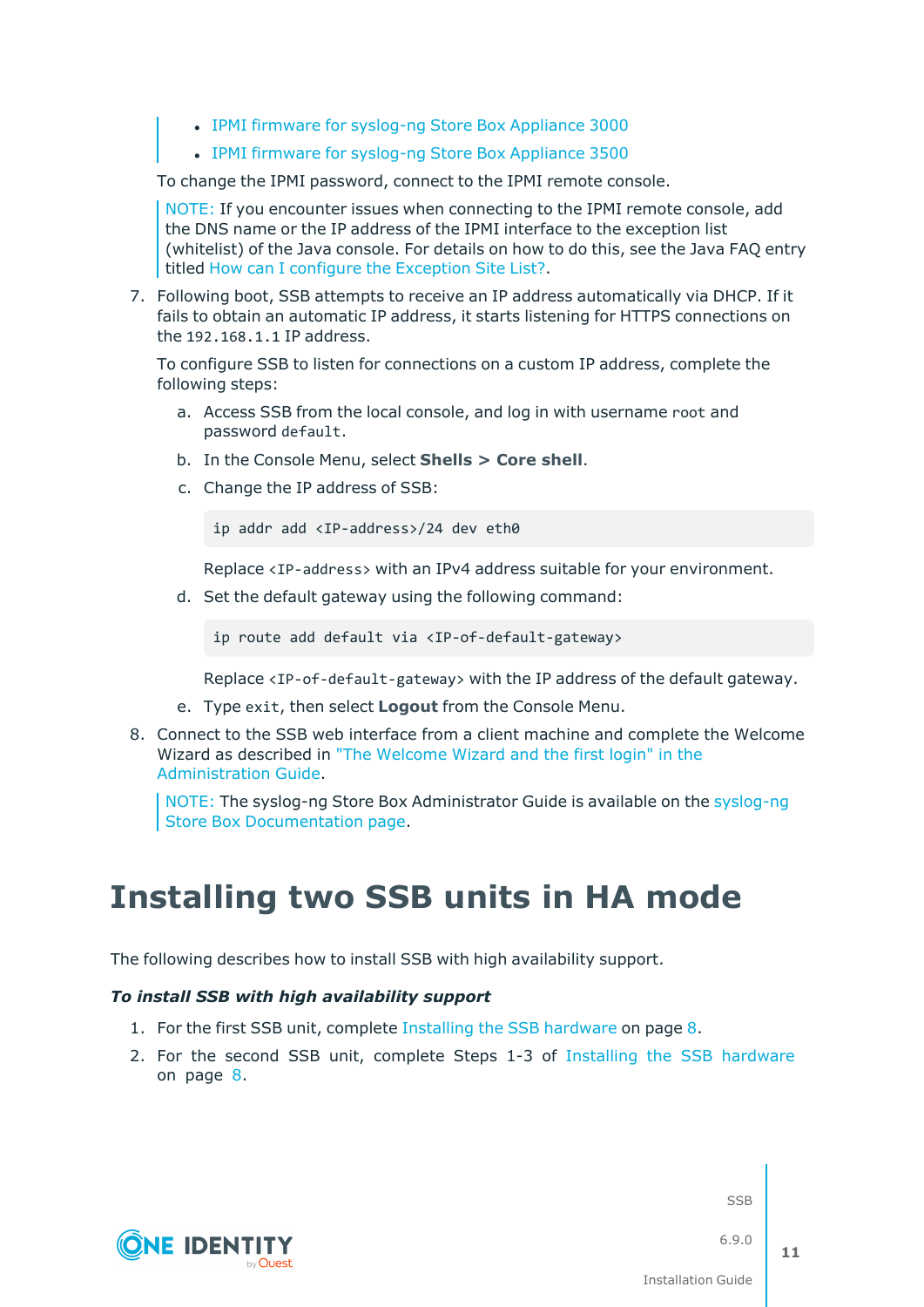- 3. Connect the two units with an Ethernet cable via the Ethernet connectors labeled as 4.
- 4. Power on the second unit.
- 5. Change the BIOS and IPMI passwords on the second unit. The default password is ADMIN or changeme, depending on your hardware.
- 6. Connect to the SSB web interface of the first unit from a client machine and enable high availability mode. Navigate to **Basic Settings > High Availability** . Click **Convert to Cluster**, then reload the page in your browser.
- 7. Click **Reboot Cluster**.
- 8. Wait until the slave unit synchronizes its disk to the master unit. Depending on the size of the hard disks, this may take several hours. You can increase the speed of the synchronization via the SSB web interface at **Basic Settings > High Availability > DRBD sync rate limit**.

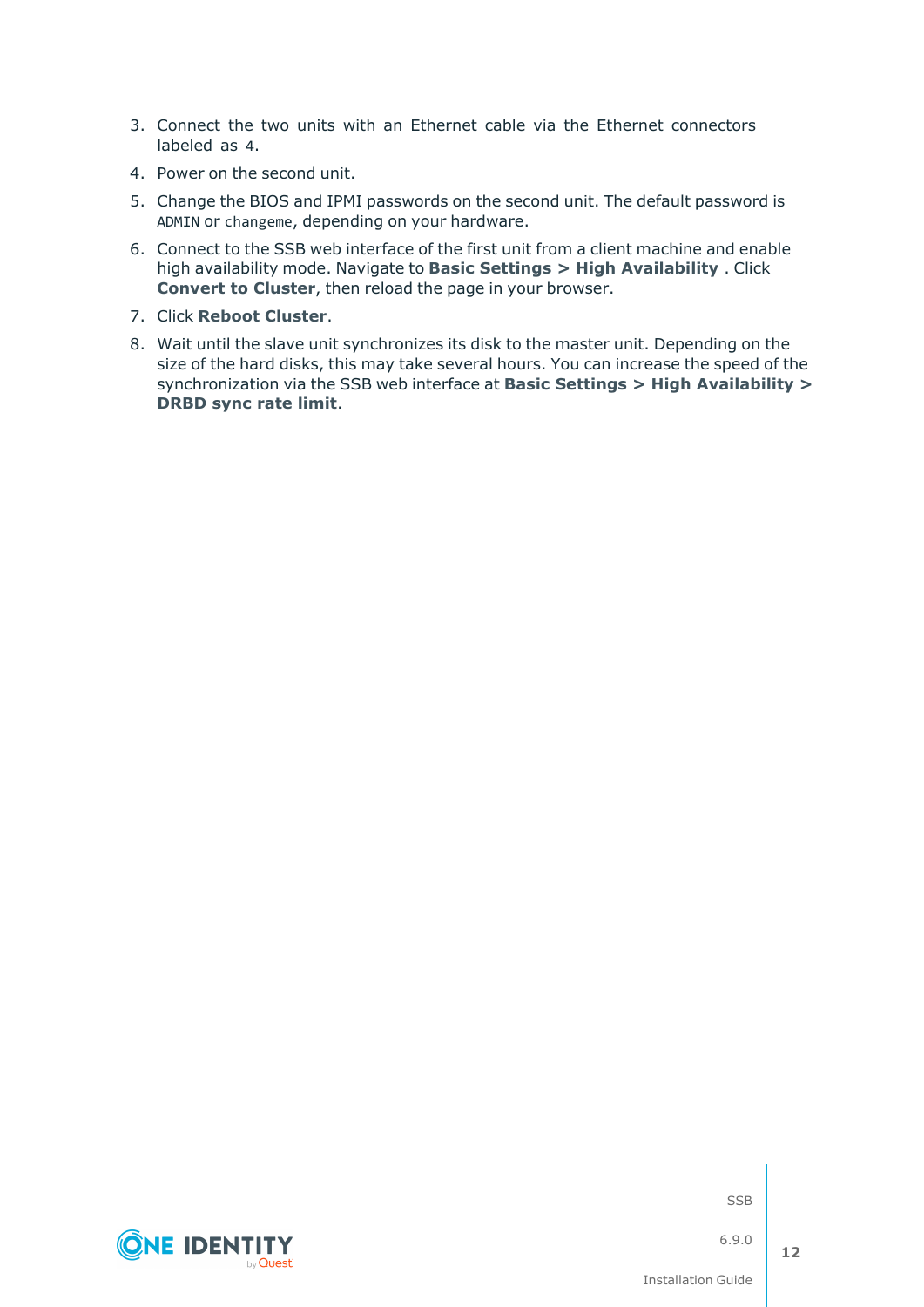## **Hardware specifications**

<span id="page-12-0"></span>The syslog-ng Store Box (SSB) appliances are built on high performance, energy efficient, and reliable hardware that are easily mounted into standard rack mounts.

<span id="page-12-1"></span>The following sections provide detailed information of SSB appliances.

### **[syslog-ng](https://www.supermicro.com/products/system/1u/5016/sys-5016i-mr.cfm) Store Box (SSB) T1**

**Unit:** 1 **Number of disk slots:** 2 (internal only) **Redundant PSU:** 0 **Mainboard:** [X8SIL-F](https://www.supermicro.com/products/motherboard/xeon3000/3400/X8SIL.cfm) **Chipset:** Intel 3420 **NIC:** • 2x Intel® 82574L Gigabit Ethernet Controller • 1x Supermicro AOC-SG-i2 Dual GbE PCI-Ex4 **IPMI:** Nuvoton WPCM450, SMT (Latest ver.: 3.16) **CPU:** 1x Intel Xeon X3430 [2.4GHz](https://ark.intel.com/products/42927) Quad **RAM:** 2x 4GB Samsung DDR3-1600 ECC/Unbuffered STD **HDD:** 2x Seagate Constellation ES.3 1TB SATA III **RAID:** Software RAID **RAID type:** RAID1 **Chassis (H x W x D):** 43mm x 426mm x 356mm (1U) **Chassis (H x W x D):** 1,7" x 16,8" x 14,0" (1U) **Chassis:** [SuperChassis](https://www.supermicro.com/products/chassis/1U/512/SC512-200.cfm) 512-200B **Weight:** 7,7 kg / 17 lbs **Wattage IDLE:** 50 Watt **Wattage LOAD:** 243 Watt **System MTBF (h):** 42216 hours **Electrical:** 100 - 240V, 60-50Hz, 4 - 2 Amp **Operating temperature:** 10°C to 35°C **Non-operating temperature:** -40°C to 70°C **Humidity range:** 8% to 90%



SSB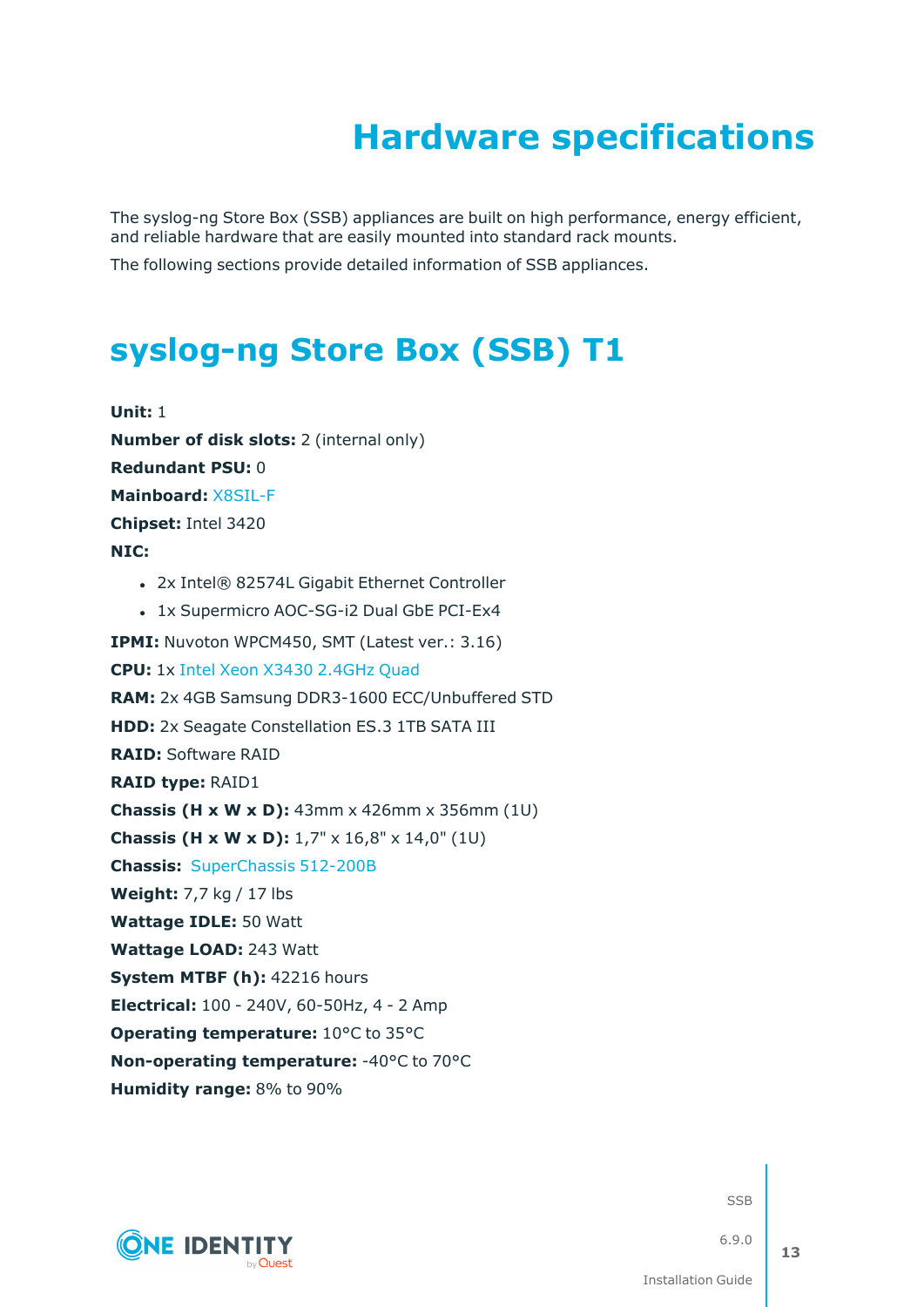**Non-operating humidity:** 5% to 95% **Compliant to:** CE, cCSAus, FCC, VCCI-A Link to manufacturer [documentation](https://www.supermicro.com/products/system/1u/5016/sys-5016i-mr.cfm)

### <span id="page-13-0"></span>**[syslog-ng](https://www.supermicro.com/products/system/1u/5017/sys-5017c-urf.cfm) Store Box (SSB) T4**

**Unit:** 1 **Number of disk slots:** 4 **Redundant PSU:** 1 **Mainboard:** [X9SPU-F](https://www.supermicro.com/products/motherboard/Xeon/C216/X9SPU-F.cfm) **Chipset:** Intel C216 Express PCH **NIC** • 2x Intel® 82574L Gigabit Ethernet Controller • 1x Supermicro AOC-SG-i2 Dual GbE PCI-Ex4 **IPMI:** Nuvoton WPCM450RA0BX, SMT (Latest ver.: 3.38) **CPU:** 1x Intel Xeon [E3-1275v2](https://ark.intel.com/products/65726) 3.5GHz Quad **RAM:** 2x 4GB Samsung DDR3-1600 ECC/Unbuffered STD **HDD:** 4x Seagate Constellation ES.3 2TB SATA III **RAID:** • LSI MegaRAID SAS 9271-4i SGL  $\cdot$  + LSI LSIiBBU09 BBU **RAID type:** RAID10 **Chassis (H x W x D):** 43mm x 437mm x 650mm **Chassis: (H x W x D)** 1,7" x 17,2" x 25,6" **Chassis:** SuperChassis [815TQ-R500UB](https://www.supermicro.com/products/chassis/1U/815/SC815TQ-R500U.cfm) **Weight:** 16,5 kg / 38 lbs **Wattage IDLE:** 60 Watt **Wattage LOAD:** 547 Watt **System MTBF (h):** 69667 hours **Electrical:** 100 - 240V, 60-50Hz, 6.2 - 2.6 Amp **Operating temperature:** 10°C to 35°C **Non-operating temperature:** -40°C to 70°C **Humidity range:** 8% to 90% **Non-operating humidity:** 5% to 95%



**SSB**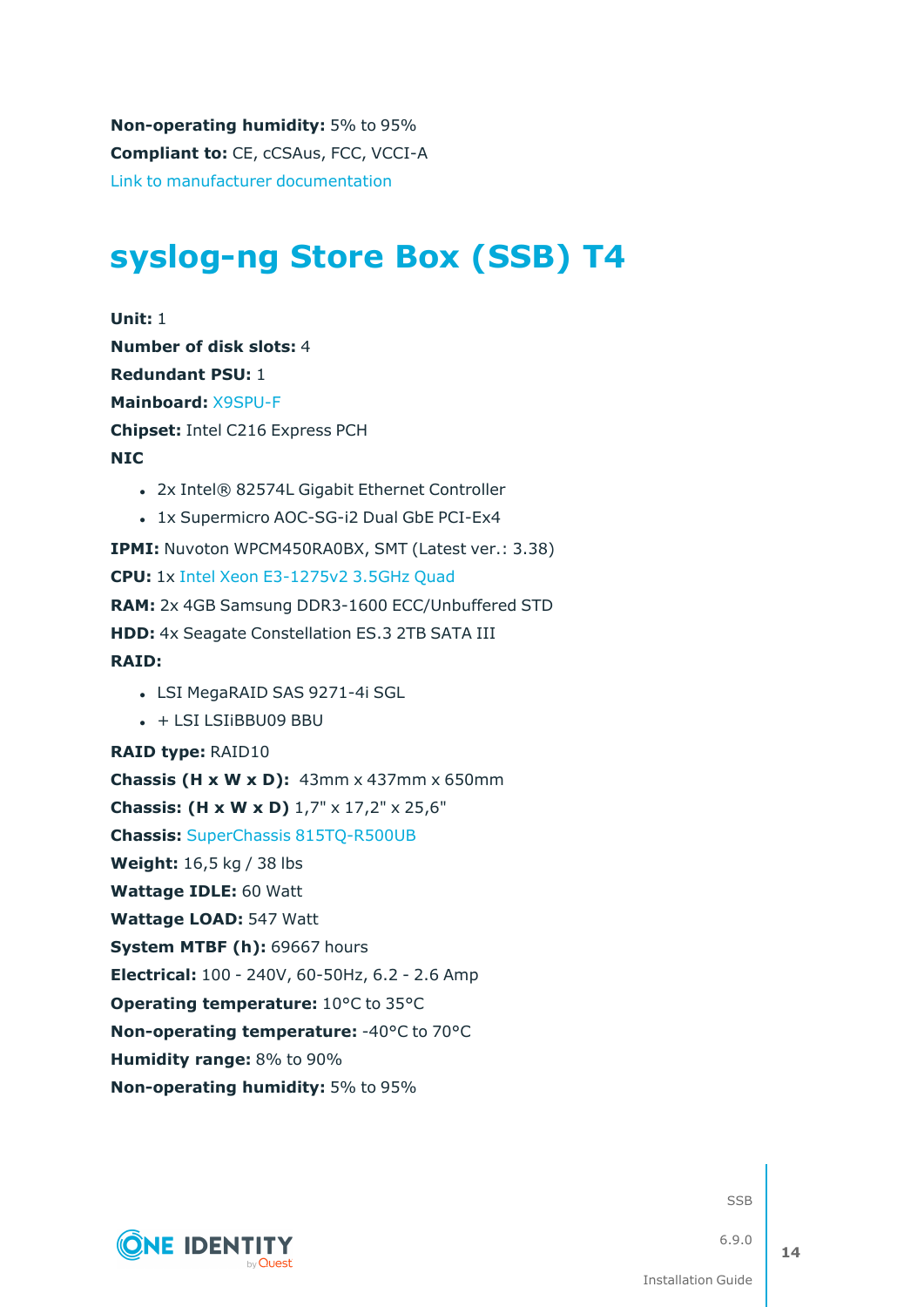## <span id="page-14-0"></span>**[syslog-ng](https://www.supermicro.com/products/system/2u/2027/sys-2027r-72rftp_.cfm) Store Box (SSB) T10**

**Unit:** 2 **Number of disk slots:** 12 **Redundant PSU:** 1 **Mainboard:** [X9DRW-7TPF+](https://www.supermicro.com/products/motherboard/Xeon/C600/X9DRW-7TPF_.cfm) **Chipset:** Intel® C602J **NIC:**

- $\cdot$  1x Intel® 82599 Dual Port 10G SFP+
- 1x Intel® i350 Dual Port Gigabit Ethernet
- 1x Supermicro AOC-SG-i2 Dual GbE PCI-Ex4

**IPMI:** Nuvoton WPCM450 BMC, SMT (Latest ver.: 3.39)

**CPU:** 2x Intel Xeon [E5-2630v2](https://ark.intel.com/products/75790) 2.6GHz

**RAM:** 8x 4GB Samsung DDR3-1600 ECC/Unbuffered STD

**HDD:** 13x Seagate Constellation.2 SAS 1TB 2.5"

#### **RAID:**

- LSI 2208 (1GB cache)
- $\cdot$  + Supermicro BTR-0022L-LSI00279 BBU
- +Chenbro CK22803 [Expander](https://www.chenbro.com/en-global/products/Storage_Expansion_Kit/SAS_Expander_Card/CK22803)

#### **RAID type:** RAID50





**SSB**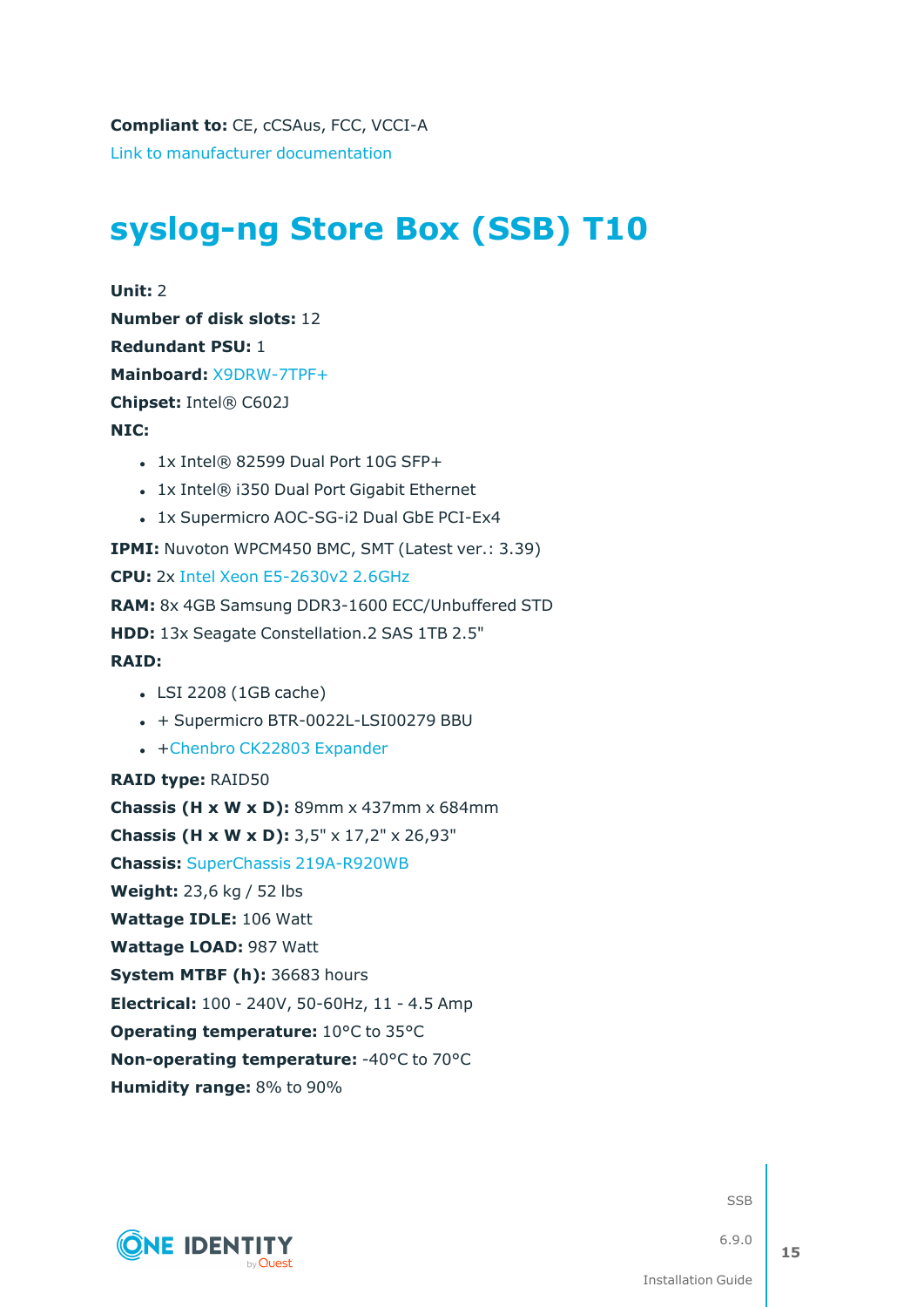**Non-operating humidity:** 5% to 95% **Compliant to:** CE, cCSAus, FCC, VCCI-A Link to manufacturer [documentation](https://www.supermicro.com/products/system/2u/2027/sys-2027r-72rftp_.cfm)

### <span id="page-15-0"></span>**syslog-ng Store Box (SSB) [Appliance](https://www.supermicro.com/en/products/system/1U/5019/SYS-5019S-WR.cfm) [3000](https://www.supermicro.com/en/products/system/1U/5019/SYS-5019S-WR.cfm)**

**Unit:** 1 U **Drive Bays:** 8 x 2.5 **Redundant PSU:** Yes **NIC:** 4 x 1GBase-T Ethernet ports **IPMI:** version 2.0 **CPU:** Intel Xeon E3-1275 3.60 Ghz 4 Core **Memory:** 2x 16GB **HDD:** 4x 2TB **RAID:** LSI MegaRAID SAS 9361-4i **RAID Type:** RAID 5 **Usable Storage:** 6TB **Chassis (W x H x D):** 17.2" x 1.7" x 23.5" (437 x 43 x 650 mm) **Weight:** 35 lbs (15.9kg) **Wattage IDLE / LOAD:** N/A **Electrical:** 500W Redundant AC-DC Power Supplies **Operating Temperature:** 5°C to 35°C (41°F to 95°F) **Non-operating Temperature:** -40°C to 60°C (-40°F to 140°F) **Humidity Range:** 8% to 90% (non-condensing) **Non-operating Humidity:** 5% to 95% (non-condensing) **Compliant to:** CE, cCSAus, FCC, VCCI-A Link to manufacturer [documentation](https://www.supermicro.com/en/products/system/1U/5019/SYS-5019S-WR.cfm)

#### **List of appliance ports**



**CONE IDENTIT** 

**SSB** 

6.9.0

**16**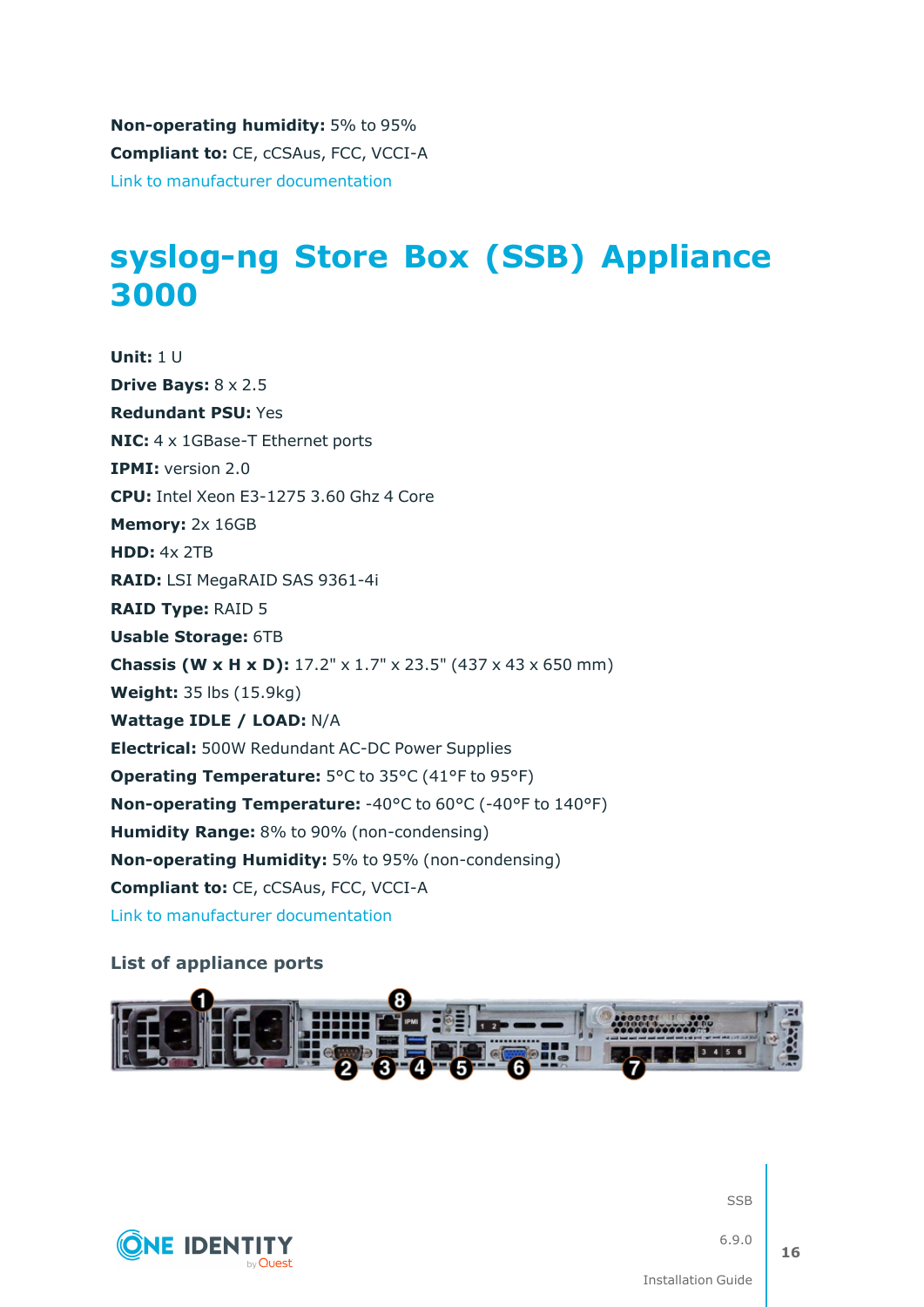- 1. Redundant power supplies
- 2. Serial port
- 3. 2x USB ports
- 4. 2x USB ports
- 5. 2x RJ45 GbE Ethernet ports
- 6. VGA port
- 7. 4 x 1GBase-T Ethernet ports
- <span id="page-16-0"></span>8. Dedicated IPMI LAN port

### **syslog-ng Store Box (SSB) [Appliance](https://www.supermicro.com/en/products/system/1U/1029/SYS-1029U-TRT.cfm) [3500](https://www.supermicro.com/en/products/system/1U/1029/SYS-1029U-TRT.cfm)**

**Unit:** 1 U **Drive Bays:** 10 x 2.5 **Redundant PSU:** Yes **NIC:** • 2 x 1GBase-T Ethernet ports • 2 x 10GBase-T Ethernet ports **IPMI:** version 2.0 **CPU:** 2 x Intel Xeon Silver 4110 2.1 Ghz 8 Core **Memory:** 8 x 8GB **HDD:** 8 x 2TB + 1 HotSpare **RAID:** • LSI Avago CacheVault Power Module 02 (CVPM02) Kit <sup>l</sup> 1 x Broadcom MegaRAID SAS 9361-16i + **RAID Type:** RAID 50 **Usable Storage:** 12 TB **Chassis (W x H x D):** 17.2" x 1.7" x 28.5" (437 x 43 x 724 mm) **Weight:** 41 lbs (18.6kg) **Wattage IDLE / LOAD:** N/A **Electrical:** 750W Redundant AC-DC Power Supplies **Operating Temperature:**  $10^{\circ}$ C to  $35^{\circ}$ C (50 $^{\circ}$ F ~ 95 $^{\circ}$ F) **Non-operating Temperature:** -40°C to 60°C (-40°F to 140°F) **Humidity Range:** 8% to 90% (non-condensing)



**SSB**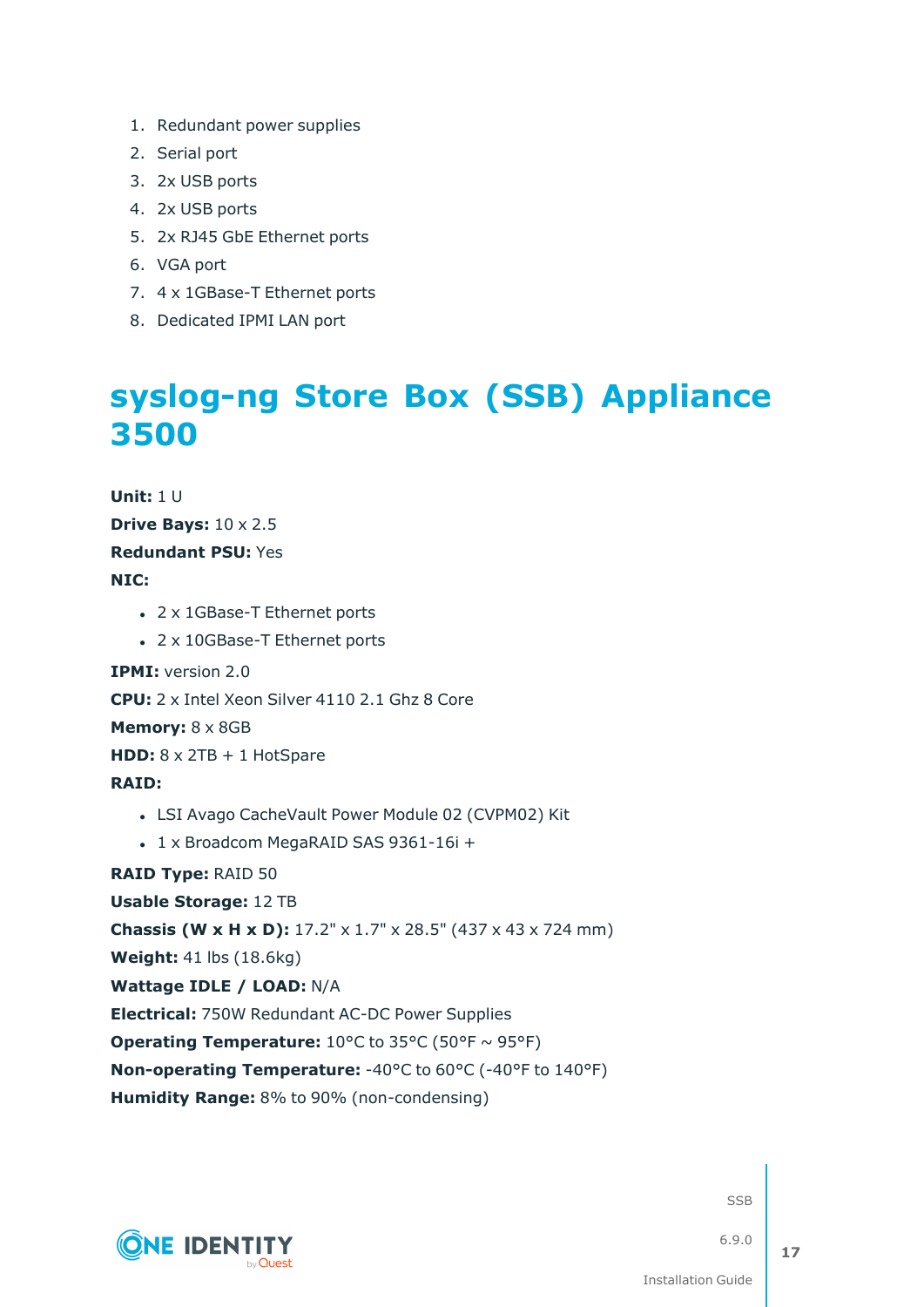#### **Non-operating Humidity:** 5% to 95% (non-condensing)

#### **Compliant to:** CE, cCSAus, FCC, VCCI-A

#### Link to manufacturer [documentation](https://www.supermicro.com/en/products/system/1U/1029/SYS-1029U-TRT.cfm)

NOTE:The syslog-ng Store Box (SSB) Appliance 3500 is equipped with a dual-port 10Gbit interface. This interface has SFP+ connectors (not RJ-45) labeled 5 and 6, and can be found right of the label 1 and 2 Ethernet interfaces. If you want faster communication, for example, in case of high data load, you can connect up to two 10G SFP+ transceivers. These transceivers are not shipped with the original package and have to be purchased separately.

#### **List of appliance ports**



- 1. Redundant power supplies
- 2. 2x RJ45 10GbE Ethernet ports
- 3. 2x 3.0 USB ports
- 4. Dedicated IPMI LAN port
- 5. Serial port
- 6. VGA port
- 7. 2 x 1GBase-T Ethernet ports
- 8. 2x SFP+ 10GbE ports



SSB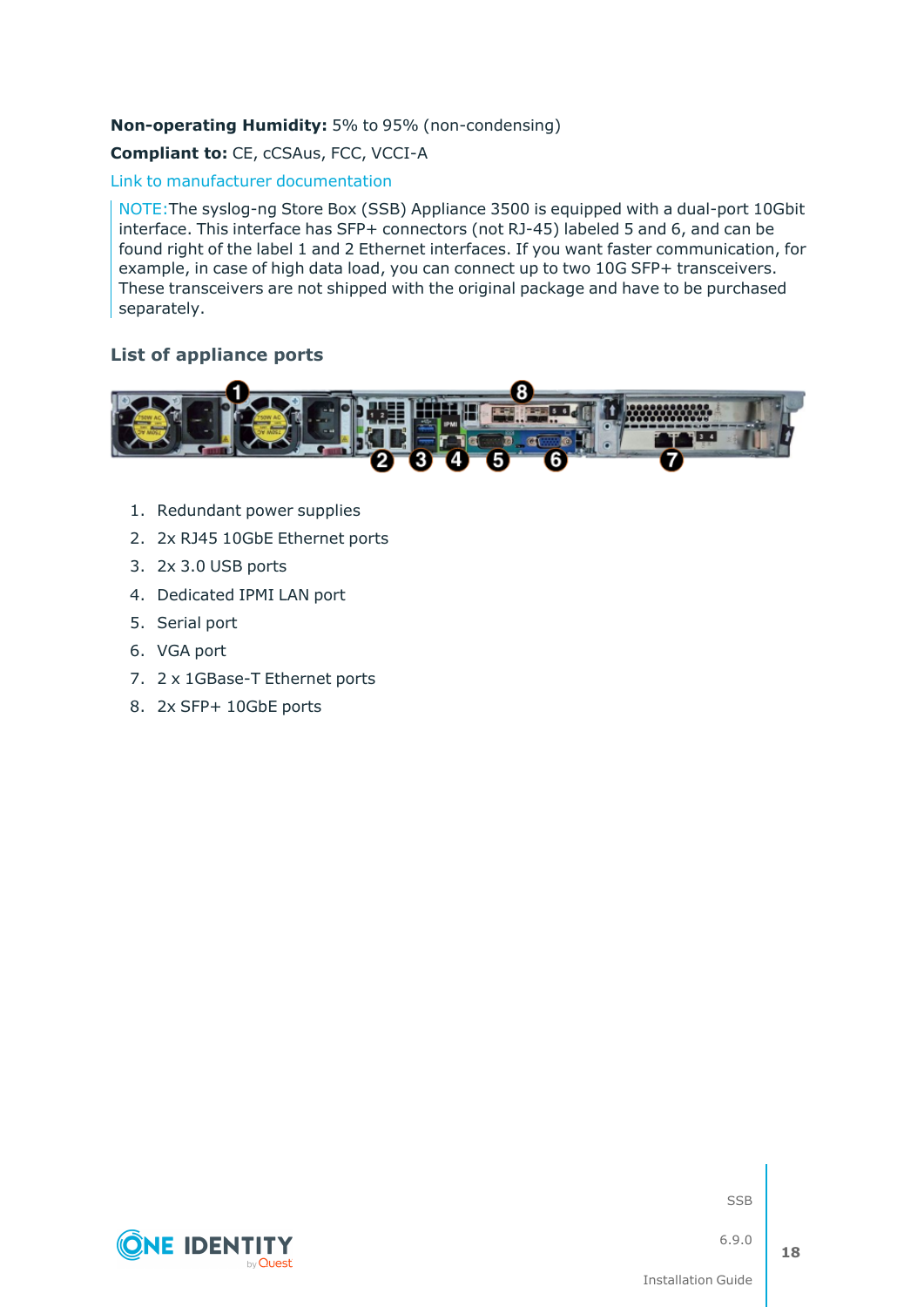## <span id="page-18-0"></span>**syslog-ng Store Box Software Installation Guide**

This section describes how to install the syslog-ng Store Box (SSB) software on a certified hardware.

Note that installing and reinstalling SSB can take a long time, especially for a HA cluster. There are no supported workarounds for reducing the necessary downtime. One Identity recommends testing SSB in a virtual environment, and using physical hardware only for verifying HA functionality and measuring performance.

### <span id="page-18-1"></span>**Installing the SSB software**

The following describes how to install a new SSB on a server.

#### *To install a new SSB on a server*

- 1. Log in to your [support](https://support.oneidentity.com/en-US/Login) portal account and download the latest syslog-ng Store Box installation ISO file. Note that you need to have partner access to download syslogng Store Box ISO files. If you are a partner but do not see the ISO files, you can request partner access within the [support](https://support.oneidentity.com/en-US/Login) portal.
- 2. Mount the ISO image, or burn it to a CD-ROM.
- 3. Connect your computer to the IPMI interface of SSB. For details, see the following documents:

For syslog-ng Store Box (SSB) Appliance 3000 and 3500, see the [Latest](https://support.oneidentity.com/kb/312276/) IPMI firmware for Syslog-ng Store Box [3000/3500](https://support.oneidentity.com/kb/312276/) and One Identity Safeguard for Privileged Sessions [3000/3500](https://support.oneidentity.com/kb/312276/) appliances.

For syslog-ng Store Box (SSB) T1 and syslog-ng Store Box (SSB) T4, see the [IPMI](https://www.supermicro.com/manuals/other/IPMI_Users_Guide.pdf) [User's](https://www.supermicro.com/manuals/other/IPMI_Users_Guide.pdf) Guide.

- 4. Power on the server.
- 5. Log in to the IPMI web interface, and boot the syslog-ng Store Box installation CD on the server using a virtual CD-ROM. For details, see the following documents:

SSB



6.9.0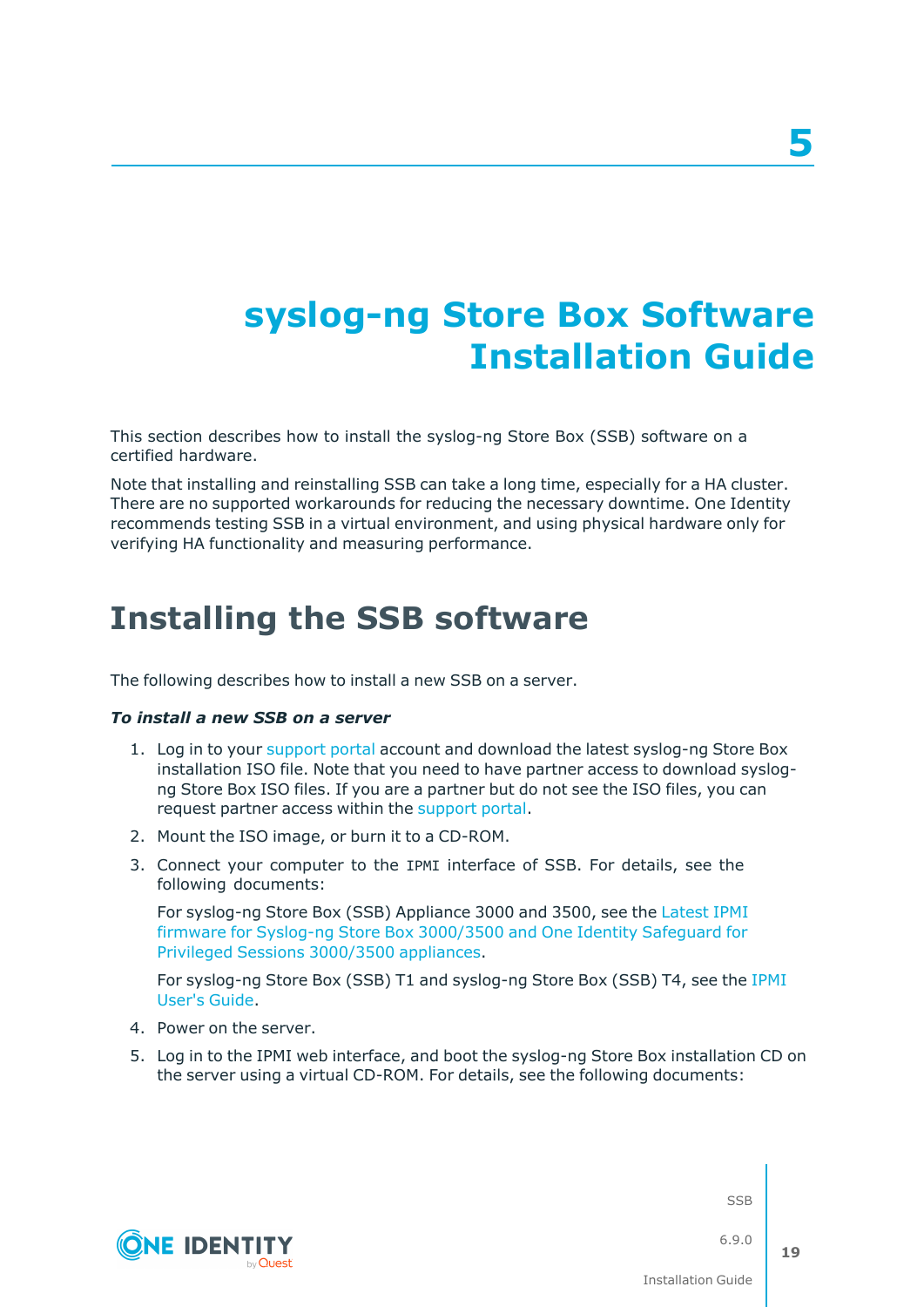For syslog-ng Store Box (SSB) Appliance 3000 and 3500, see the [Latest](https://support.oneidentity.com/kb/312276/) IPMI firmware for Syslog-ng Store Box [3000/3500](https://support.oneidentity.com/kb/312276/) and One Identity Safeguard for Privileged Sessions [3000/3500](https://support.oneidentity.com/kb/312276/) appliances.

For syslog-ng Store Box (SSB) T1 and syslog-ng Store Box (SSB) T4, see the [IPMI](https://www.supermicro.com/manuals/other/IPMI_Users_Guide.pdf) [User's](https://www.supermicro.com/manuals/other/IPMI_Users_Guide.pdf) Guide.

- 6. When the syslog-ng Store Box installer starts, select **Installer**, pressEnter, and wait until the server finishes the boot process.
- 7. Select **Install a new SSB** and pressEnterto start the installation process. Depending on the size of the disks, the installation process takes from a few minutes to an hour to complete. The progress of the installation is indicated in the **Installation Steps** window.
- 8. The installer displays the following question: **Warning, all data on the hard drive (s) will be erased. Are you sure?** Select **Yes** and pressEnter.
- 9. The installer displays the MAC addresses of the network interfaces found in the SSB unit. Record these addresses.
- 10. The installer displays the product name (the SSB configuration that was installed). If the product name displayed does not match the product you wanted to install, complete the following steps:
	- a. Check that the hardware configuration of the appliance matches the specifications provided by One Identity.
	- b. If the configuration matches the specifications but the installer displays a different product name, contact our [Support](https://support.oneidentity.com/syslog-ng-store-box/) Team.
- 11. During the **Finishing the Setup** step, the installer performs RAID synchronization.
	- <sup>l</sup> Select **Yes** to perform the RAID synchronization. RAID synchronization is a two-step process, the progress of the active step is indicated on the progress bar. Wait until both steps are completed. Note that this synchronization takes several hours (about 8 hours on average).
	- <sup>l</sup> Select **No** to skip the RAID synchronization. Note that the system will automatically perform the synchronization after the first boot, but in this case the process will take several days.
- 12. After the installation is finished, pressEnterto return to the main menu.
- 13. Select **Reboot** and press Enter to restart the system. Wait until the system reboots.
- 14. Connect your computer to the EXT interface of SSB. Create an alias IP address for your computer that falls into the 192.168.1.0/24 subnet (for example, 192.168.1.10). For details, see "The initial connection to SSB" in the [Administration](https://support.oneidentity.com/technical-documents/syslog-ng-store-box/6.9.0/administration-guide/the-welcome-wizard-and-the-first-login/the-initial-connection-to-ssb/) Guide.
- 15. Open the http://192.168.1.1 URL in your web browser and verify that the Welcome Wizard of the syslog-ng Store Box is available.

NOTE: For details on the supported web browsers and operating systems, see "Supported web browsers" in the [Administration](https://support.oneidentity.com/technical-documents/syslog-ng-store-box/6.9.0/administration-guide/basic-settings/supported-web-browsers/) Guide.



SSB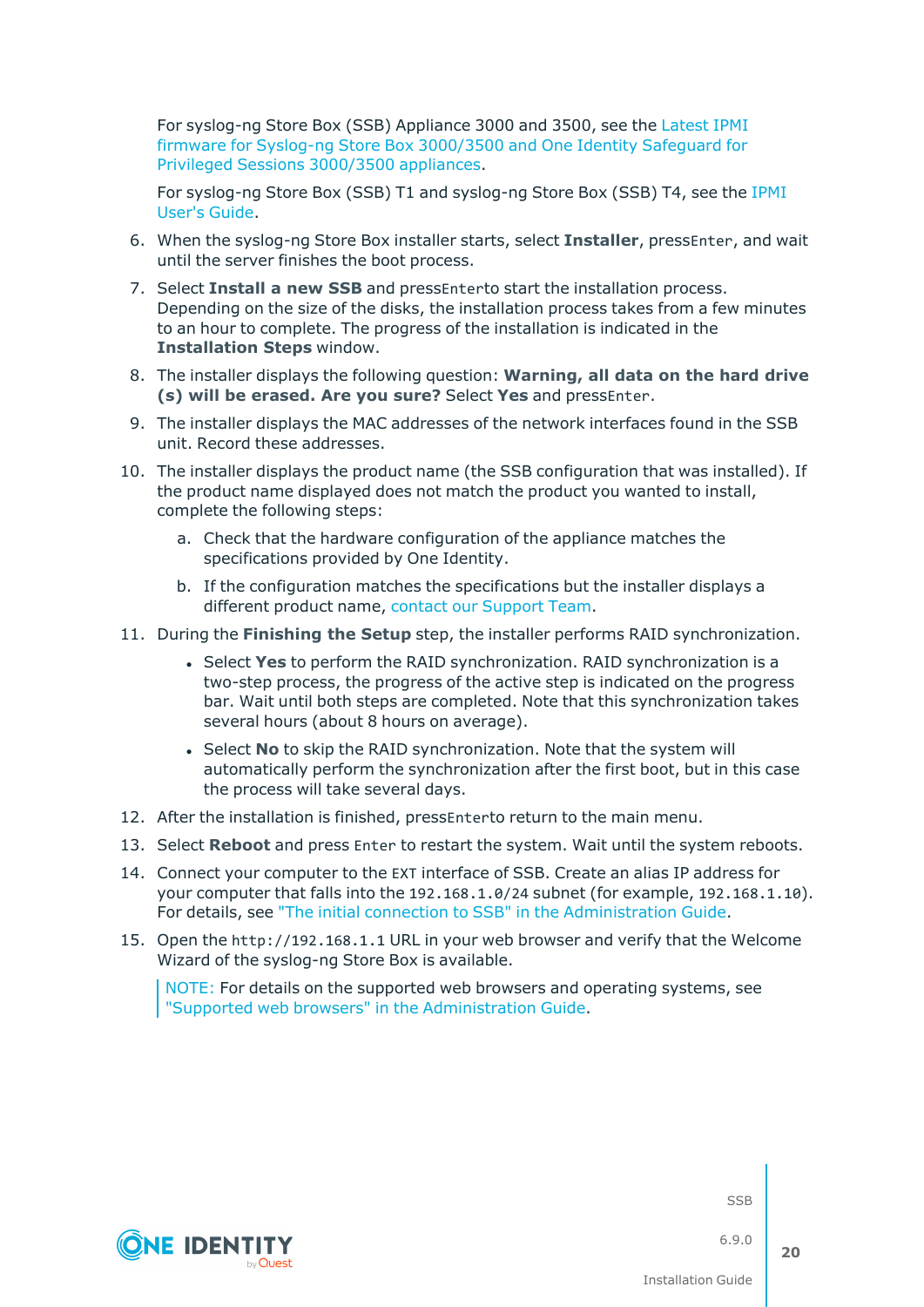|  |  |  | <b>Figure 1: The Welcome Wizard</b> |  |
|--|--|--|-------------------------------------|--|
|--|--|--|-------------------------------------|--|

| Welcome                               | <b>Certificate</b><br><b>Networking</b><br><b>License</b><br><b>Users</b> | <b>Finish</b> |  |  |  |  |
|---------------------------------------|---------------------------------------------------------------------------|---------------|--|--|--|--|
| <b>Welcome to syslog-ng Store Box</b> |                                                                           |               |  |  |  |  |
| <b>Import old configuration</b>       |                                                                           |               |  |  |  |  |
|                                       | You can use your old exported configuration or continue clicking 'Next'.  |               |  |  |  |  |
| Configuration:                        | Upload<br>No file selected.<br>Browse                                     |               |  |  |  |  |
| Encryption password:                  |                                                                           |               |  |  |  |  |
|                                       |                                                                           |               |  |  |  |  |

16. Power off the system.

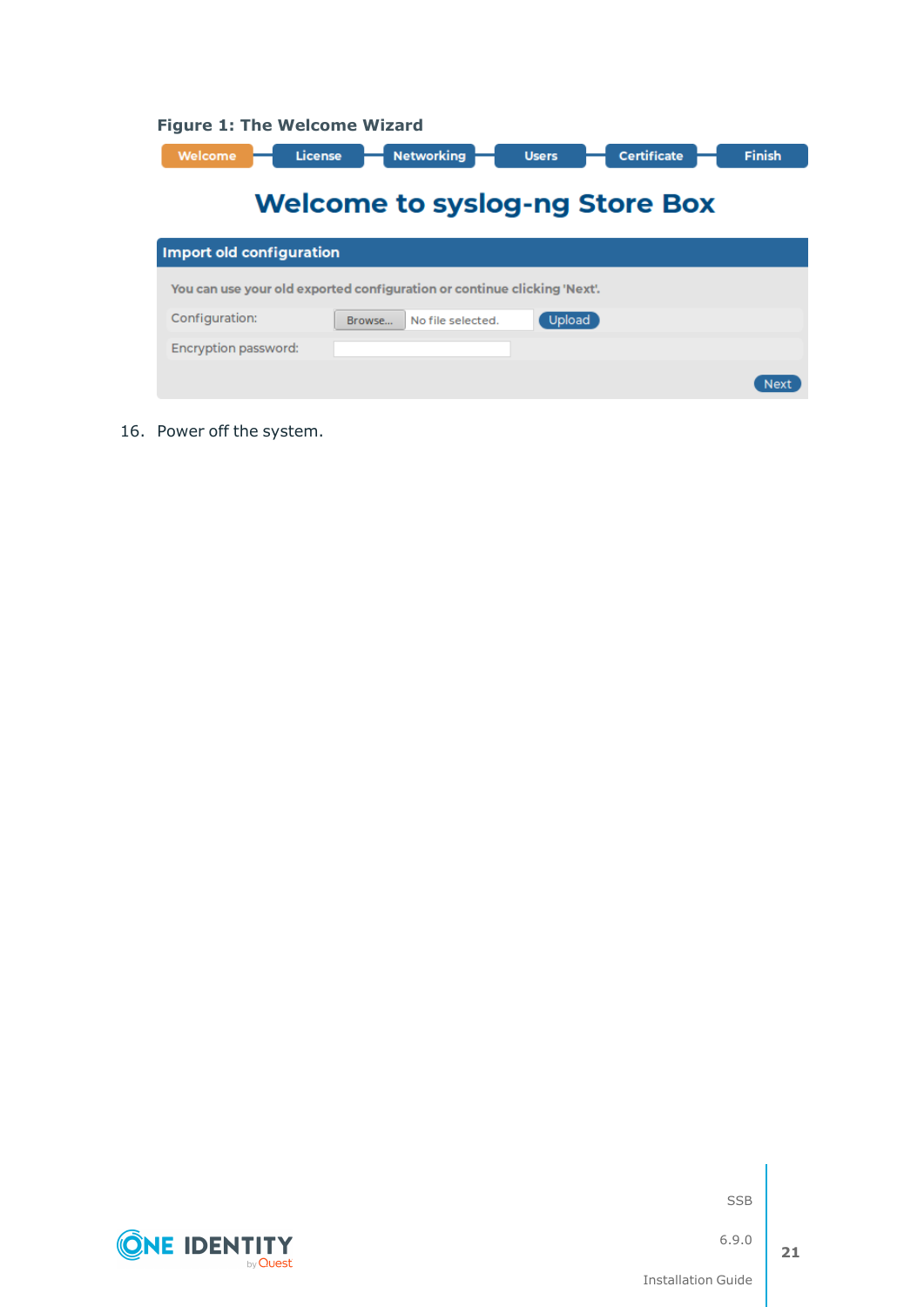## <span id="page-21-0"></span>**syslog-ng Store Box VMware Installation Guide**

This tutorial describes the possibilities and limitations of installing syslog-ng Store Box (SSB) 6.9.0 as a virtual appliance under a VMware ESXi server.

### <span id="page-21-1"></span>**Limitations of SSB under VMware**

The following limitations apply to running version 6.9.0 of SSB under VMware:

- SSB can be installed under the following VMware versions:
	- VMware ESXi 4.0 or later.
	- VMware ESX 4.0 or later.
- SSB can only use fixed disk space assigned to the virtual host, it is not possible to use on-demand disk allocation scenarios. To increase the size of the virtual disk, see [Increasing](#page-27-0) the virtual disk size of SSB under a virtual machine.
- If High Availability (HA) operation mode is required in a virtual environment, use the HA function provided by the virtual environment.
- Hardware-related alerts and status indicators of SSB may display inaccurate information, for example, display degraded RAID status.
- Creating Quiesced snapshots is not supported. Disable this option when taking a snapshot of your SSB appliance, otherwise the boot firmware of the appliance becomes tainted.

### <span id="page-21-2"></span>**Installing SSB under VMware ESXi/ESX**

The following describes how to install a new SSB under VMware ESXi or ESX.

SSB



6.9.0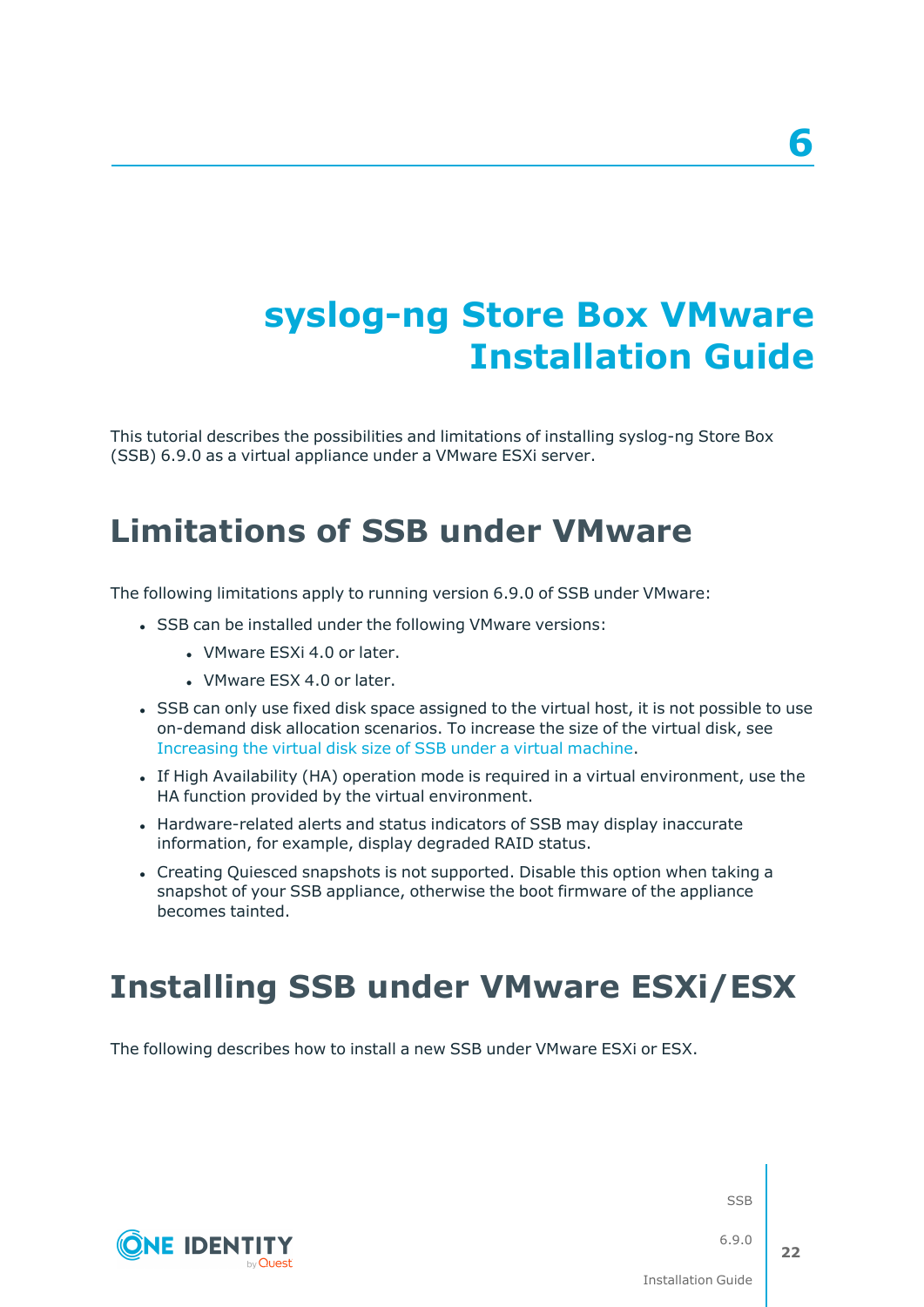#### *To install a new SSB under VMware ESXi or ESX*

- 1. Create the virtual machine for SSB using the following settings:
	- <sup>l</sup> Guest operating system: *Linux/Ubuntu 64-bit*.
	- Allocate memory for the virtual machine. SSB requires a minimum of 1 GiB of memory, in addition to the memory limit of the indexed logspaces. The recommended size for the memory depends on the exact environment, but consider the following:
		- The base system requires 256 MiB.
		- The syslog-ng server running on SSB requires between 128 MiB and 1 GiB of memory, depending on the message load and on the configuration of SSB.
		- For every logspace, SSB requires additional memory to index the incoming messages. The amount of memory allocated for the indexer can be set individually for every logspace.
	- <sup>l</sup> The hard disk controller must be *LSI Logic Parallel*.
	- Do not use RAID for the hard disk, use the data duplication features of your virtual environment instead. That way, a single hard disk is sufficient for the system. If you need to use the built-in RAID support of SSB for some reason, use two hard disks, and SSB will automatically use them in software RAID.

#### **CAUTION:**

**Hazard of data loss When you install or reinstall SSB in a virtual environment, always create new hard disks. Using existing hard disks can cause unexpected behavior and operational problems.**

• Configure a fixed size disk with at least 8 GiB space.

About 5 GB is required for the base system, the remaining disk space is used to store data. To increase the initial disk size, see [Increasing](#page-27-0) the virtual disk size of SSB under a virtual [machine](#page-27-0).

- SSB requires that you use either 1 network card or 4 network cards, all of them must be *VMXNET3*.
- 2. After creating the virtual machine, edit the settings of the machine. Set the following options:
	- a. Under **Options > VMware Tools**, enable the **Shutdown, Suspend, Reset** options, otherwise the SSB administrator will not be able to access these functions from the SSB web interface.
	- b. Under **Options > Boot options**, enable the **Force BIOS Setup** option. This is required to be able to check the system time (and modify it if needed) before installing SSB.
- 3. Log in to the [support](https://support.oneidentity.com/en-US/Login) portal and download the latest syslog-ng Store Box installation ISO file. Note that you need to have purchased SSB as a virtual appliance or have partner access to download syslog-ng Store Box ISO files. If you are a partner but do not see the ISO files, you can request partner access within the [support](https://support.oneidentity.com/en-US/Login) portal.



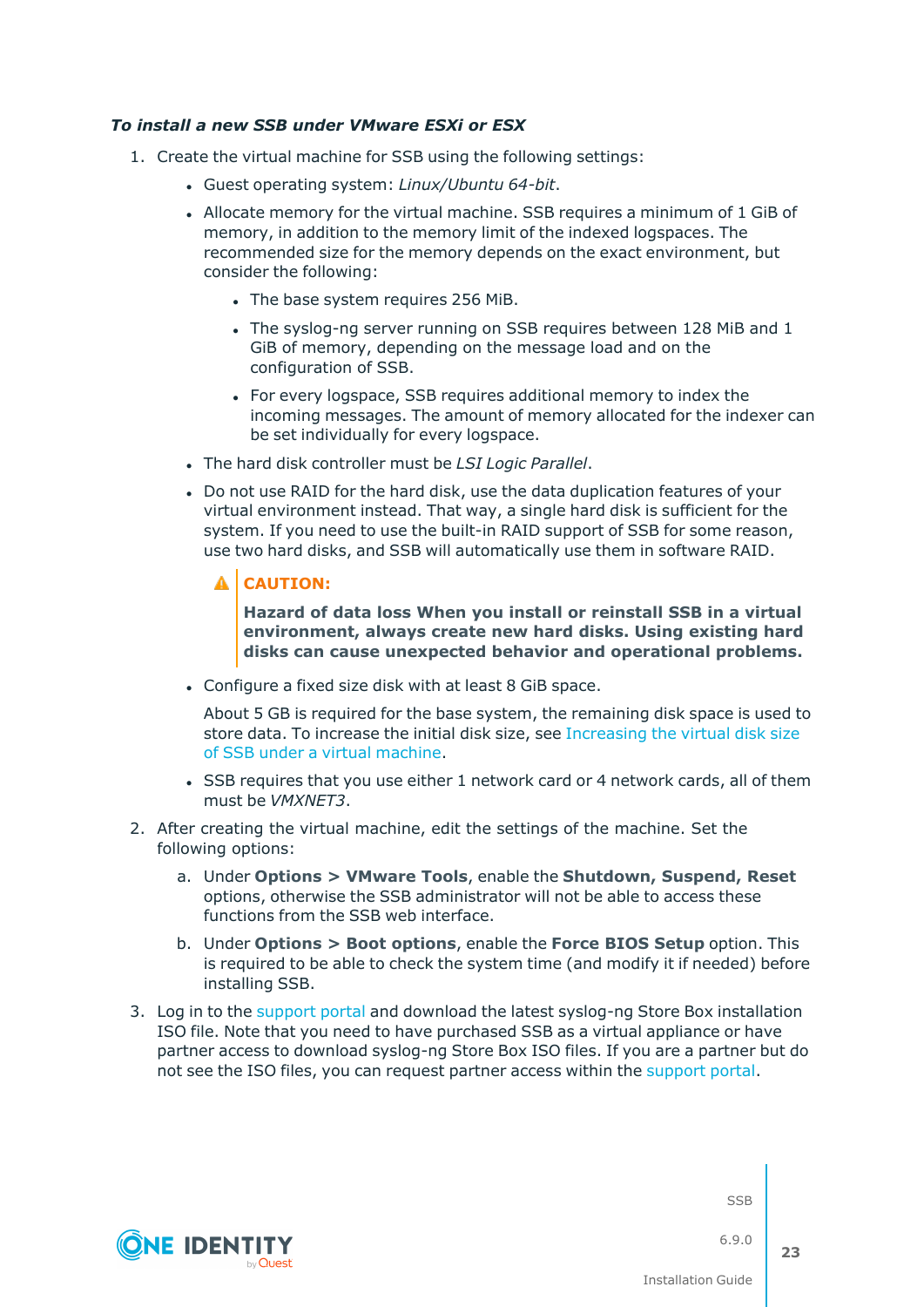4. Mount the ISO image and boot the virtual machine. Follow the on-screen instructions to install SSB.

Once installation successfully completes, the virtual machine will restart automatically.

In case installation fails, a message will be displayed instructing you to press Ctrl+Alt+Delete to reboot the virtual machine.



SSB

6.9.0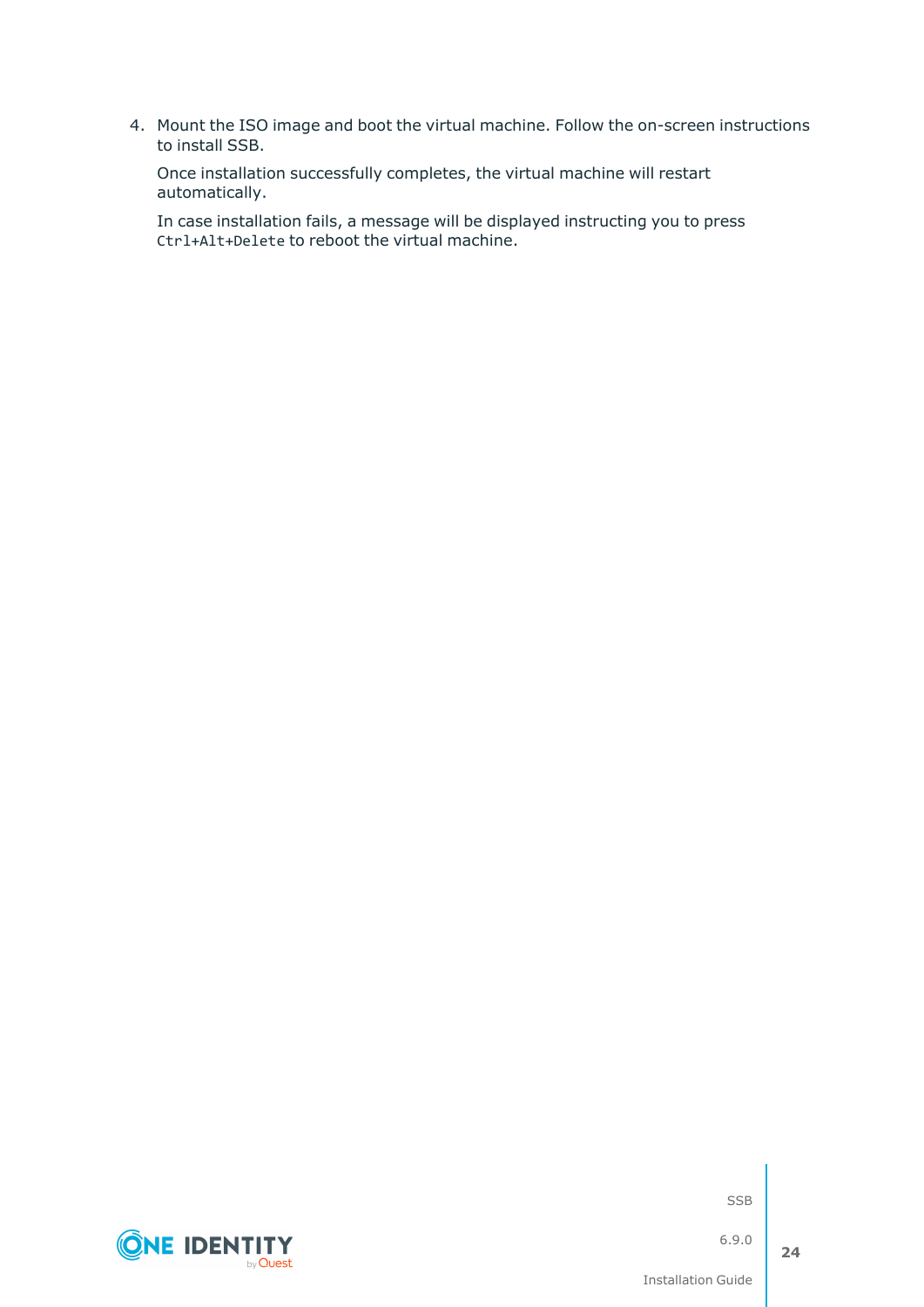## <span id="page-24-0"></span>**syslog-ng Store Box Hyper-V Installation Guide**

This tutorial describes the possibilities and limitations of installing syslog-ng Store Box (SSB) 6.9.0 as a virtual appliance under a Hyper-V server.

### <span id="page-24-1"></span>**Limitations of SSB under Hyper-V**

Version 6.9.0 of SSB has no special support for running under Hyper-V. While the basic functionality of SSB is not affected by running as a virtual appliance, the following limitations apply:

- If High Availability (HA) operation mode is required in a virtual environment, use the HA function provided by the virtual environment.
- Hardware-related alerts and status indicators of SSB may display inaccurate information, for example, display degraded RAID status.
- When running SSB under Microsoft Hyper-V, ensure that the network interfaces are actually connected to the network. When running under Hyper-V, SSB indicates on the **Basic Settings > Network > Ethernet links** page that there is a link, even if the network interface is configured and enabled, but not connected to the network.
- When rebooting SSB in Hyper-V, the following critical error message may appear in the event log of the Hyper-V host:

<Virtual machine name> was reset because an unrecoverable error occurred on a virtual processor that caused a triple fault.

This is normal, there is no problem with SSB. For details, see Triple fault in [event](https://support.microsoft.com/en-us/help/2711608/triple-fault-in-event-log-shows-reset-of-linux-virtual-machines) log shows reset of Linux virtual [machines](https://support.microsoft.com/en-us/help/2711608/triple-fault-in-event-log-shows-reset-of-linux-virtual-machines).



**SSB**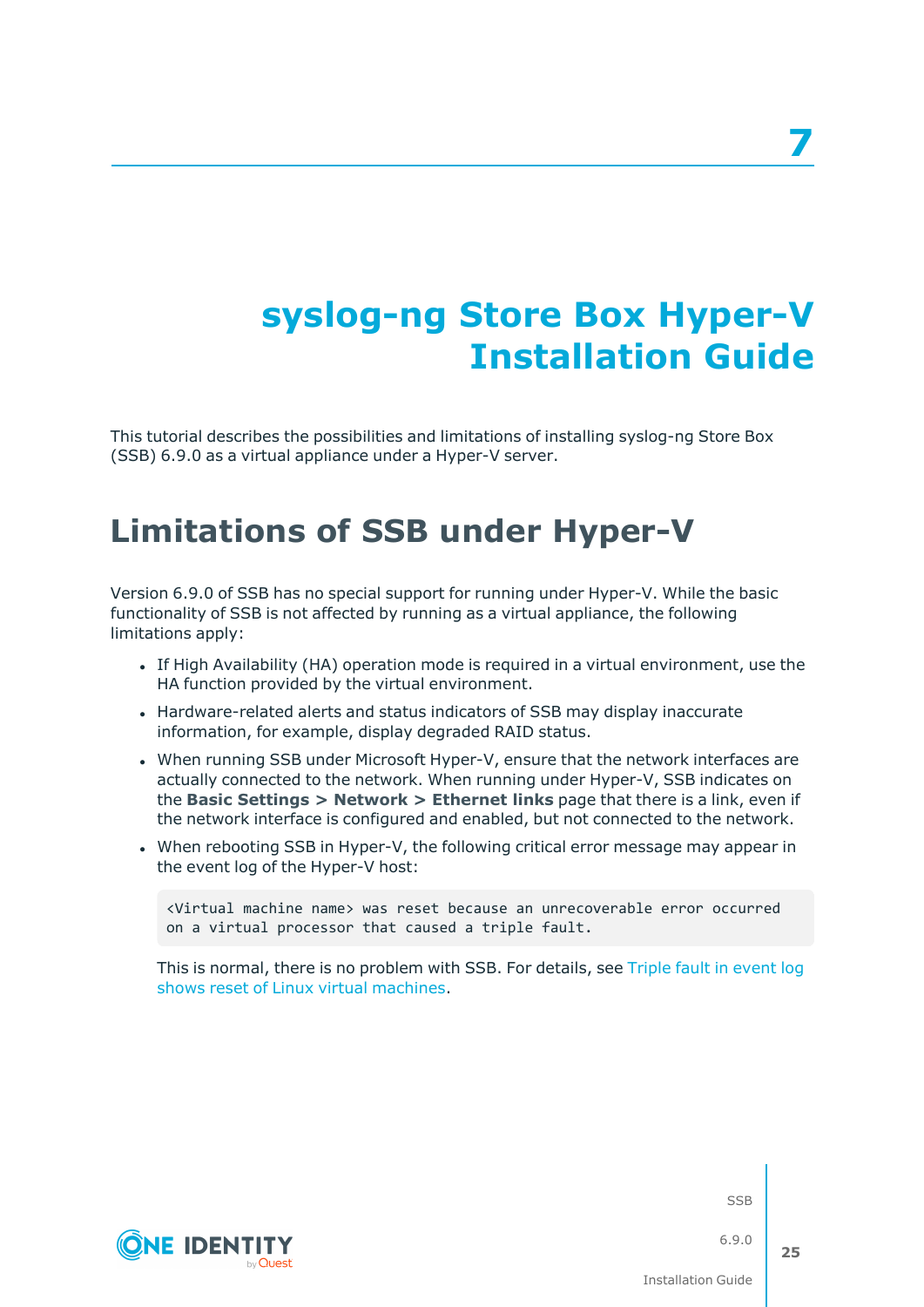## <span id="page-25-0"></span>**Installing SSB under Hyper-V**

The following describes how to install a new SSB under Hyper-V.

#### *To install a new SSB under Hyper-V*

- 1. Create the virtual machine for SSB using the following settings:
	- **.** Choose Generation 1 for the virtual machine.
	- Allocate memory for the virtual machine. SSB requires a minimum of 1 GiB of memory, in addition to the memory limit of the indexed logspaces. The recommended size for the memory depends on the exact environment, but consider the following:
		- The base system requires 256 MiB.
		- The syslog-ng server running on SSB requires between 128 MiB and 1 GiB of memory, depending on the message load and on the configuration of SSB.
		- For every logspace, SSB requires additional memory to index the incoming messages. The amount of memory allocated for the indexer can be set individually for every logspace.
	- Configure a fixed size disk with at least 8 GiB space.

About 5 GB is required for the base system, the remaining disk space is used to store data.

• Do not use RAID for the hard disk, use the data duplication features of your virtual environment instead. That way, a single hard disk is sufficient for the system. If you need to use the built-in RAID support of SSB for some reason, use two hard disks, and SSB will automatically use them in software RAID.

#### **A** CAUTION:

**Hazard of data loss When you install or reinstall SSB in a virtual environment, always create new hard disks. Using existing hard disks can cause unexpected behavior and operational problems.**

• SSB requires that you use either 1 network card or 4 network cards. If you wish to use more than one network card, then after completing the steps of the **New Virtual Machine Wizard**, add the additional network cards in the **Settings** of the virtual machine.

#### A **CAUTION:**

**Hyper-V offers two kinds of virtual Network Adapters (NICs): Legacy and Synthetic. Due to a known issue (Hyper-V network adapters are mapped to a different eth on every boot), using Legacy and Synthetic NICs within the same configuration will result in improper network setup. If you have to use more than one NICs, we recommend using only Legacy NICs.**



SSB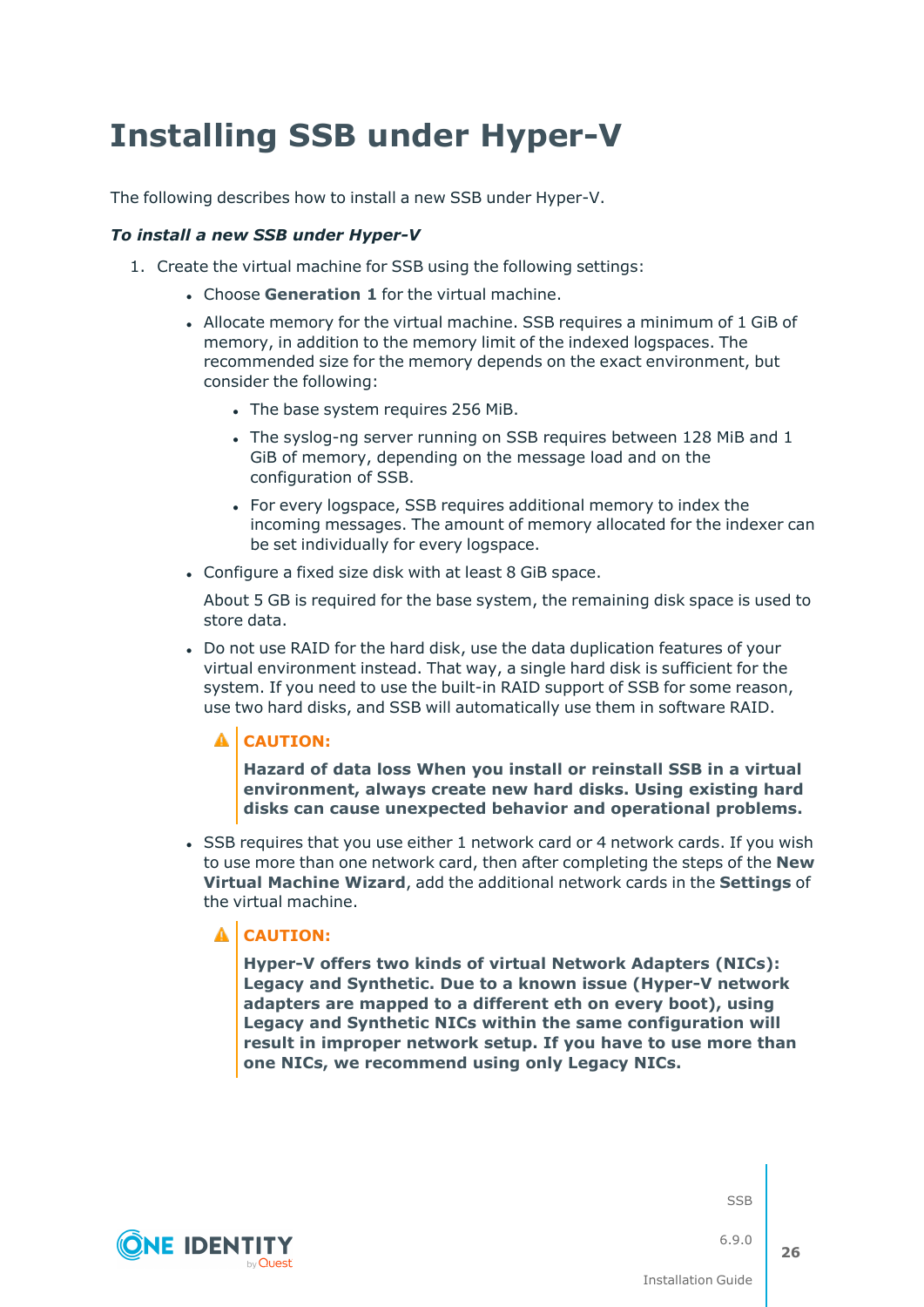- 2. Log in to your [support](https://support.oneidentity.com/en-US/Login) portal account and download the latest syslog-ng Store Box installation ISO file. Note that you need to have purchased SSB as a virtual appliance or have partner access to download syslog-ng Store Box ISO files. If you are a partner but do not see the ISO files, you can request partner access within the [support](https://support.oneidentity.com/en-US/Login) portal.
- 3. Mount the ISO image and boot the virtual machine. Follow the on-screen instructions to install SSB.

Once installation successfully completes, the virtual machine will restart automatically.

In case installation fails, a message will be displayed instructing you to press Ctrl+Alt+Delete to reboot the virtual machine.

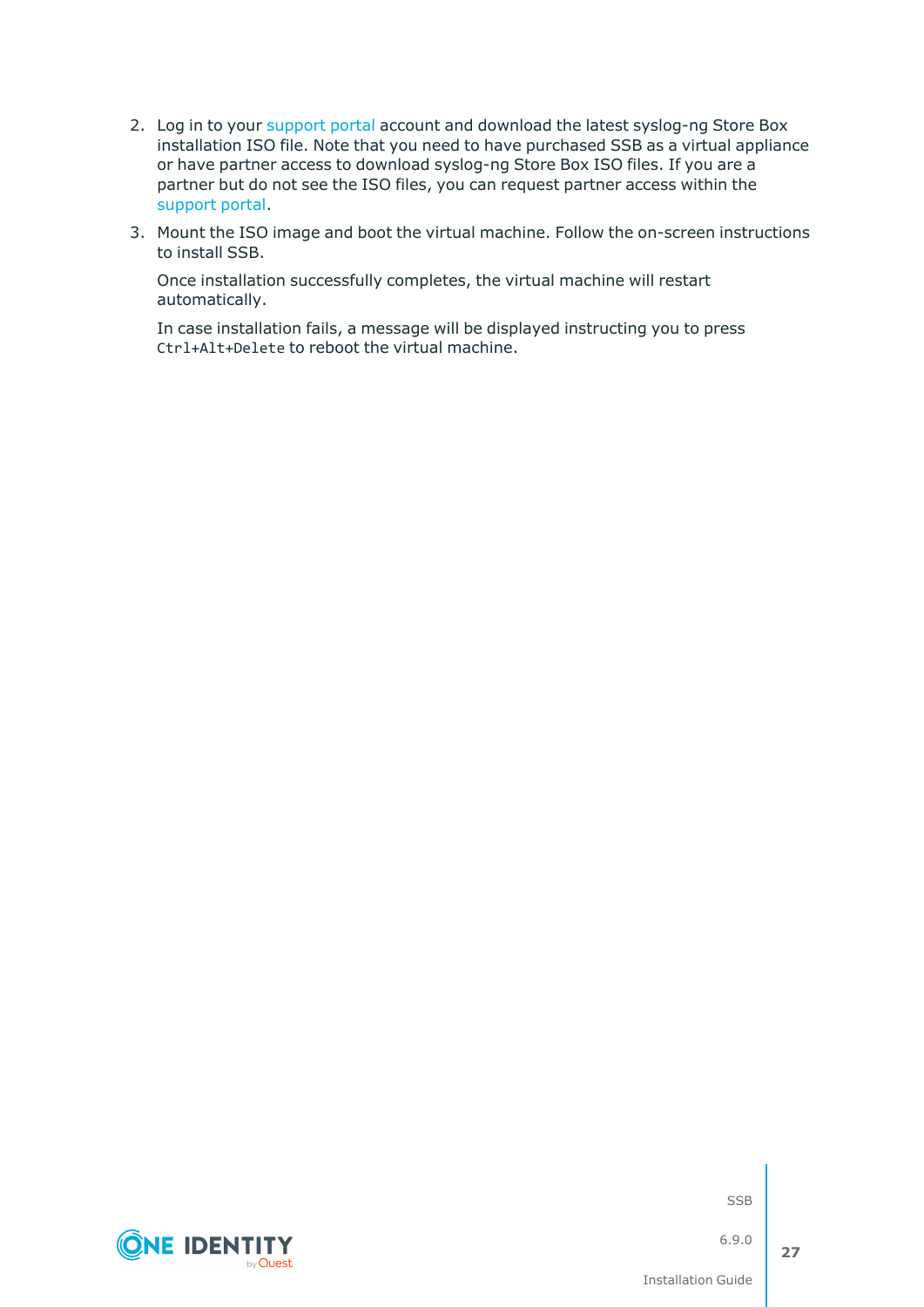## <span id="page-27-0"></span>**Increasing the virtual disk size of SSB under a virtual machine**

### <span id="page-27-1"></span>**Increasing the virtual disk size of SSB version 4.9 or later under a virtual machine**

SSB can only use fixed disk space assigned to the virtual host. If you must increase the size of the virtual disk, complete the following steps.

#### **Prerequisites:**

The following prerequisites are essential for the resize procedure to work:

- The machine that SSB is running on has to be a virtual machine. This procedure will not work on a physical machine.
- The version running on the virtual machine must be a newly installed SSB version 4.9 or later. This procedure will not work in case of an SSB that was upgraded from an earlier version.
- . No software RAID.

#### *To increase the size of the virtual disk*

- 1. To ensure that no data is lost in case of an error, create a full system backup (configuration and data backup). For detailed instructions, see ["Data](https://support.oneidentity.com/technical-documents/syslog-ng-store-box/6.9.0/administration-guide/basic-settings/data-and-configuration-backups/) and configuration backups" in the [Administration](https://support.oneidentity.com/technical-documents/syslog-ng-store-box/6.9.0/administration-guide/basic-settings/data-and-configuration-backups/) Guide.
- 2. Power down the virtual machine.
- 3. Increase the storage size.
- 4. Restart SSB.

If you have encountered any errors, contact our [Support](https://support.oneidentity.com/syslog-ng-store-box/) Team.



SSB

6.9.0

**28**